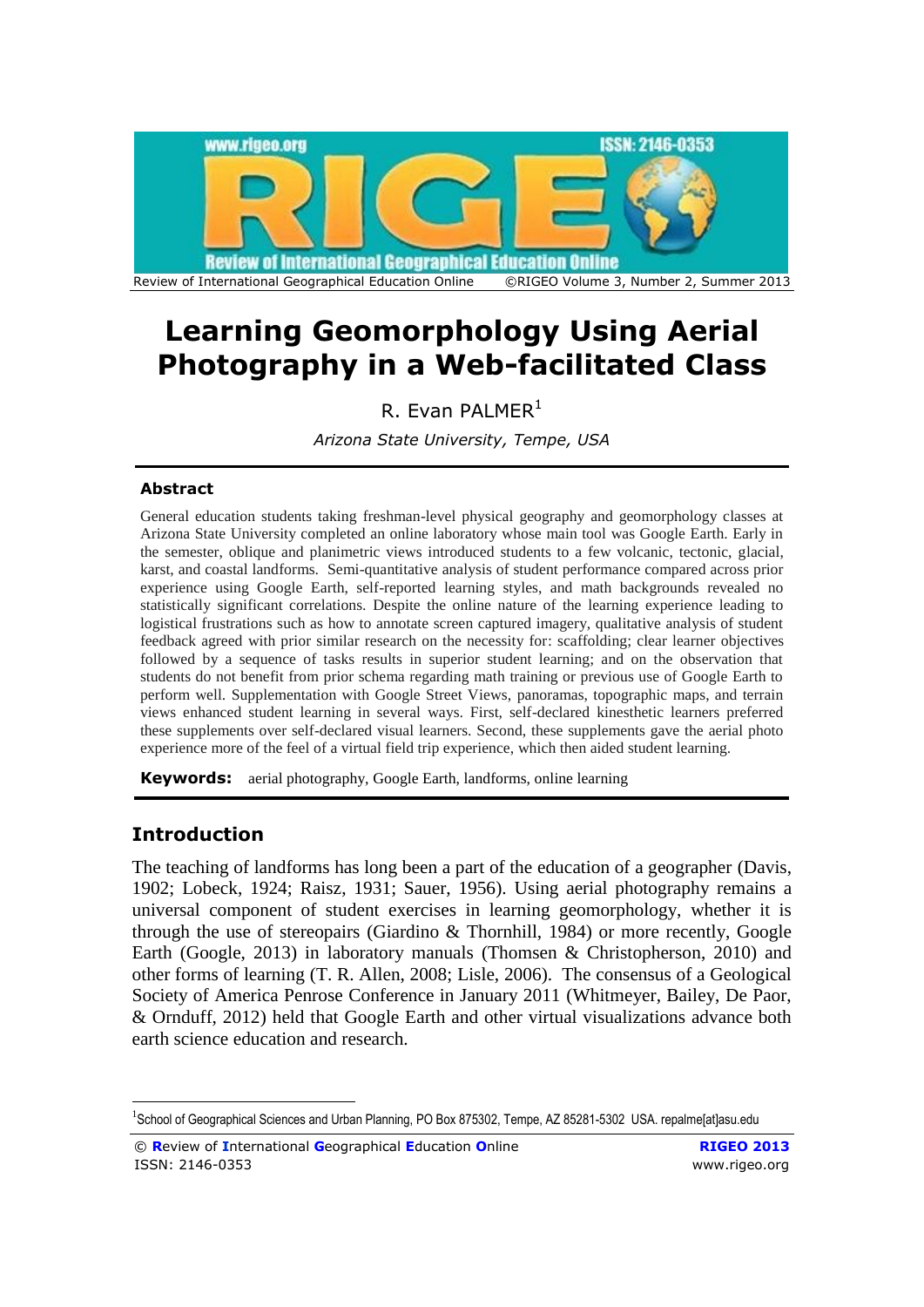Review of International Geographical Education Online ©RIGEO Volume 3, Number 2, Summer 2013

While aerial photography has been a crucial tool and resource to the physical geographer for decades, other forms of visualizations can enhance its value. When meaningfuly arranged, or scaffolded to provide context [\(Bodzin & Cirucci, 2009\)](#page-15-1), the otherwise foreign language and information-dense nature of aerial photography and imagery becomes more comprehensible and meaningful to the layperson (Appleton  $\&$ [Lovett, 2005\)](#page-15-2) or the student (Kinzel & [Wright, 2008\)](#page-17-1). Virtual Field Trips or Virtual Field Experiences (VFTs/VFEs), as part of a structured curriculum or life-long learning, can make use of a variety of geo-visualization technologies and tools to very nearly simulate an actual excursion [\(Crampton, 2002;](#page-16-3) [Granshaw & Duggan-Haas, 2012;](#page-16-4) [Lang,](#page-17-2)  [Lang, & Camodeca, 2012;](#page-17-2) [Stumpf, Douglass, & Dorn, 2008\)](#page-18-4). The realistic feeling that visualizations evoke to supplement and enhance traditional aerial photography is possible largely because of the digital elevation model (DEM). They opened the door to 3D virtual realities [\(Faust, 1995\)](#page-16-5), photorealistic terrain visualizations [\(Graf et al., 1994\)](#page-16-6), and digital modelling and mapping [\(Smith & Clark, 2005;](#page-18-5) [Smith, Rose, & Booth,](#page-18-6)  [2006\)](#page-18-6). In all, the ability to see the earth from multiple perspectives and at multiple scales, with complimentary text, audio, or video media, provides a powerful array of options for geographic learning.

Introductory physical geography courses in the United States are typically general education courses that end up recruiting new geographers into the field [\(Beck, 1974;](#page-15-3) [Hoisch & Bowie, 2010;](#page-17-3) [Nellis, 1994;](#page-18-7) [Stumpf et al., 2008;](#page-18-4) [Trupe, 2006\)](#page-19-1). As a consequence, students with various preferred learning styles [\(Bransford, Brown, &](#page-16-7)  [Cocking, 2000\)](#page-16-7) from various disciplines—the full spectrum of a university from humanities and the fine arts, business, social science, and natural science end up taking these courses [\(Hudak, 2003\)](#page-17-4).

Accommodating all students with the best, complimentary instruction is a constant challenge. Online, hybrid, and web-assisted courses alleviate this issue and are a persistent element of the growth of higher education in the United States [\(I. E. Allen &](#page-15-4)  [Seaman, 2005,](#page-15-4) [2010;](#page-15-5) [Duffy & Kirkley, 2004;](#page-16-8) [Olson, 2013\)](#page-18-8) and globally (Hiltz  $\&$ [Turoff, 2005\)](#page-17-5). In physical geography education, initial research suggests that webbased learning is at least a viable alternative to the traditional classroom [\(Jain & Getis,](#page-17-6)  [2003\)](#page-17-6).

This paper explores the issue of using Google Earth and various supplemental visualizations to assist the learning of landforms by general education students in an online physical geography laboratory at the largest public university in the USA— Arizona State University (ASU). Over ninety students from more than 30 different majors used different combinations of 360˚ panoramas, helicopter views, Google Street Views, terrain maps, contour maps, and other supplements to assist in the learning of landforms through both planimetric and oblique Google Earth visualizations. After presenting the methods employed to analyze student learning in the next section, both quantitative and qualitative findings reveal the aerial photography viewed in Google Earth assists in student learning — but there exists greater learning potential when students also view these same landforms with other visualizations.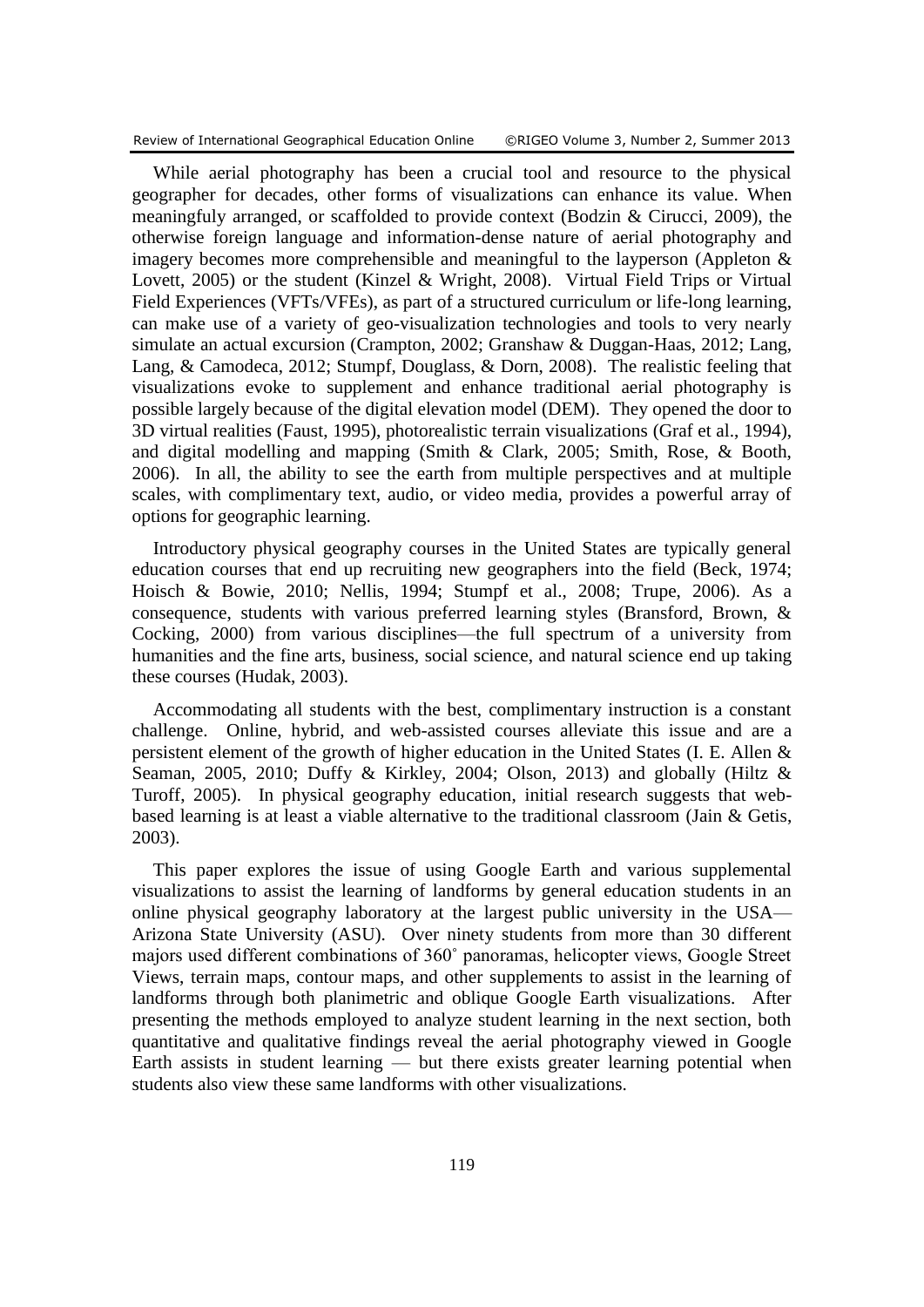#### **Context and Nature of the Aerial Photo Assignment**

*Introduction to Physical Geography* (GPH111) and *Introduction to Landform Processes* (GPH211) are two first-year courses offered in Geography at ASU. I developed a new online aerial photography laboratory to aid in student learning of landforms in these two courses. The objectives of this lab were for them to 1) learn to use aerial photographs to interpret some basic landforms; 2) learn to use supplemental resources to enhance the power of aerial photos in analysing landforms; and 3) gain confidence in having fun exploring aerial photographs. The lab can be viewed as a static supplemental file: [http://alliance.la.asu.edu/aerialphotography/AerialPhotoLab.pdf.](http://alliance.la.asu.edu/aerialphotography/AerialPhotoLab.pdf) Students completed the lab using an innovative grading tool, [http://www.gradeify.com/,](http://www.gradeify.com/) designed to facilitate such student activities as annotating and uploading screenshots of Google Earth. This lab-hosting tool is also extremely time efficient in providing tailored feedback.

Students completed this aerial photo interpretation lab early in the semester. As such, the tool of aerial photography introduced many of the basic landforms that students would explore later in greater detail. The lab consisted of a series of questions and tasks that introduced students to a resource that would aid them in *seeing* and learning to interpret an aerial view and connect those images to formative processes learned through lectures and readings (Table 1). Each section offered brief explanations in text and diagrams, instructional material and links to supplemental information such as online lectures. This online activity required that students take and submit screen captures of imagery they obtained using Google Earth, and in multiple cases to annotate them with labels and symbols. While taking a screen shot is an intuitive task, the laboratory contained instructions and a chance to practice before encountering the first content questions. Several of the tasks also involved students making calculations such as the volume of sinkholes or uplift rates of marine terraces. Students then shared their thoughts on the value of different Google Earth-visualizations-landform combinations after each task.

The research question of analyzing the power of Google Earth in concert with supplementary visualizations for different types of students is possible only because of the growth of available enhancements to planimetric aerial photography. Other supplemental visualizations include online 360˚ panoramas (http://www.panoramas. dk/US/), helicopter views [\(http://www.californiacoastline.org/\)](http://www.californiacoastline.org/), terrain (shaded 3D topographic) and online topographic maps [\(http://mapper.acme.com/\)](http://mapper.acme.com/).

## **Student Background**

In the Spring 2012 semester, 155 students enrolled in ASU's GPH111 or its GPH211 courses — both offered by the School of Geographical Sciences and Urban Planning. Of these, 92 students (evenly split between the two courses) completed the Aerial Photo Interpretation lab as a graded assignment. GPH111 fulfils a quantitative science requirement and thus attracts students from a wide range of majors although it is a required course for geography majors. GPH211 also attracts a wide range of students.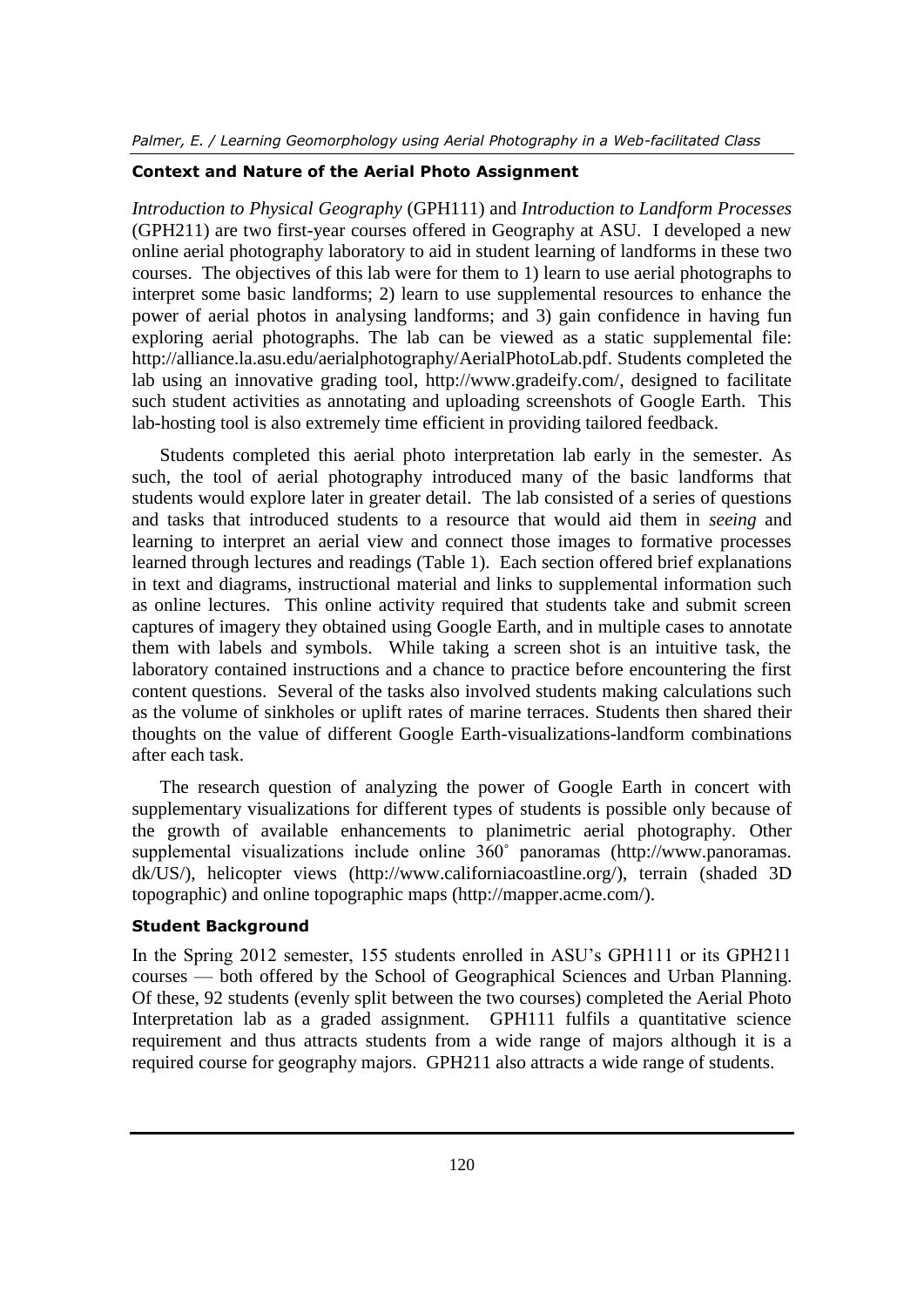| <b>Topic</b>                         | Supplemental Visualization(s) used in conjunction with Google<br>Earth Oblique and/or Planimetric Views & Student Question                                                                                                                                                                  | Screenshots | Annotations | Calculations |
|--------------------------------------|---------------------------------------------------------------------------------------------------------------------------------------------------------------------------------------------------------------------------------------------------------------------------------------------|-------------|-------------|--------------|
| Practice<br>annotating<br>screenshot | None                                                                                                                                                                                                                                                                                        | $\Box$      | П           |              |
| <b>Basalt</b> flow<br>textures       | <b>Google Street Views</b><br>What do you think about the value of aerial photographs with a<br>planimetric view? Are they interesting to look at? Do you like this<br>perspective? Did it help you to see a ground view of the same<br><i>location?</i>                                    | П           |             |              |
| Volcano types<br>and heights         | Acme Mapper display of topographic map<br>What do you think about the value of aerial photographs with an<br>oblique view? Do you like this perspective? Did this perspective<br>help you see the difference between volcano types?                                                         | $\Box$      |             | П            |
| Faulting<br>landforms                | Planimetric to Oblique (switching)<br>When you were switching the view from planimetric to oblique, were<br>you able to see the landforms better? Why? or Why not? Please let<br>me know if the process of changing the view affected how you were<br>able to see the landforms.            | 0           | П           |              |
| Glacial<br>landforms                 | QTVR (360 panoramic view)<br>I am very interested in whether the ground perspective helped you.<br>Did the panoramic ( $QTVR$ ) file give you a better feeling for<br>interpreting the landforms you were seeing in Google Earth?                                                           | $\Box$      | П           |              |
| Cuesta<br>landforms                  | Acme Mapper terrain map / geologic layer overlay and elevation<br>profile view<br>How well did the terrain view help you 'see' or better understand<br>cuesta landforms? I am wondering if the terrain view, along with<br>aerial photography, helps you see landforms of sedimentary rock. | П           | П           | П.           |
| Sinkhole<br>volume                   | Acme Mapper topographic map<br>I would love to learn your perceptions about how topographic maps<br>and aerial photos work together with making calculations.                                                                                                                               | П           | П           | $\Box$       |
| Marine terrace<br>uplift             | Helicopter Views / Acme Mapper topographic map<br>I am interested in learning your thoughts on the interplay of different<br>views of a landform like a marine terrace. Did helicopter views help<br>you understand uplift in the formation of this landform?                               |             |             | $\Box$       |
| Grand Canyon<br>and chosen<br>hike   | Virtual hike<br>I am interested in learning your thoughts about the role of aerial<br>photographs in research that you might carry out on a vacation in<br>your future. Do you plan to use these tools as you plan a future<br>vacation?                                                    | $\Box$      |             |              |

#### **Table 1.** *Sequence of Student Tasks in Online Aerial Photo Laboratory*

Given an emphasis of quantitative reasoning in this lab, such as estimating the mass lost in sinkhole dissolution, an issue of relevance is the math background of students. Out of the 37 different majors declared by these students, 17 require only the basic college math course (MAT 142), 16 require more extensive mathematics, and the remaining four do not mention a specific math requirement on their department website and/or are a non-degree program. Of the students who completed this lab, 42 have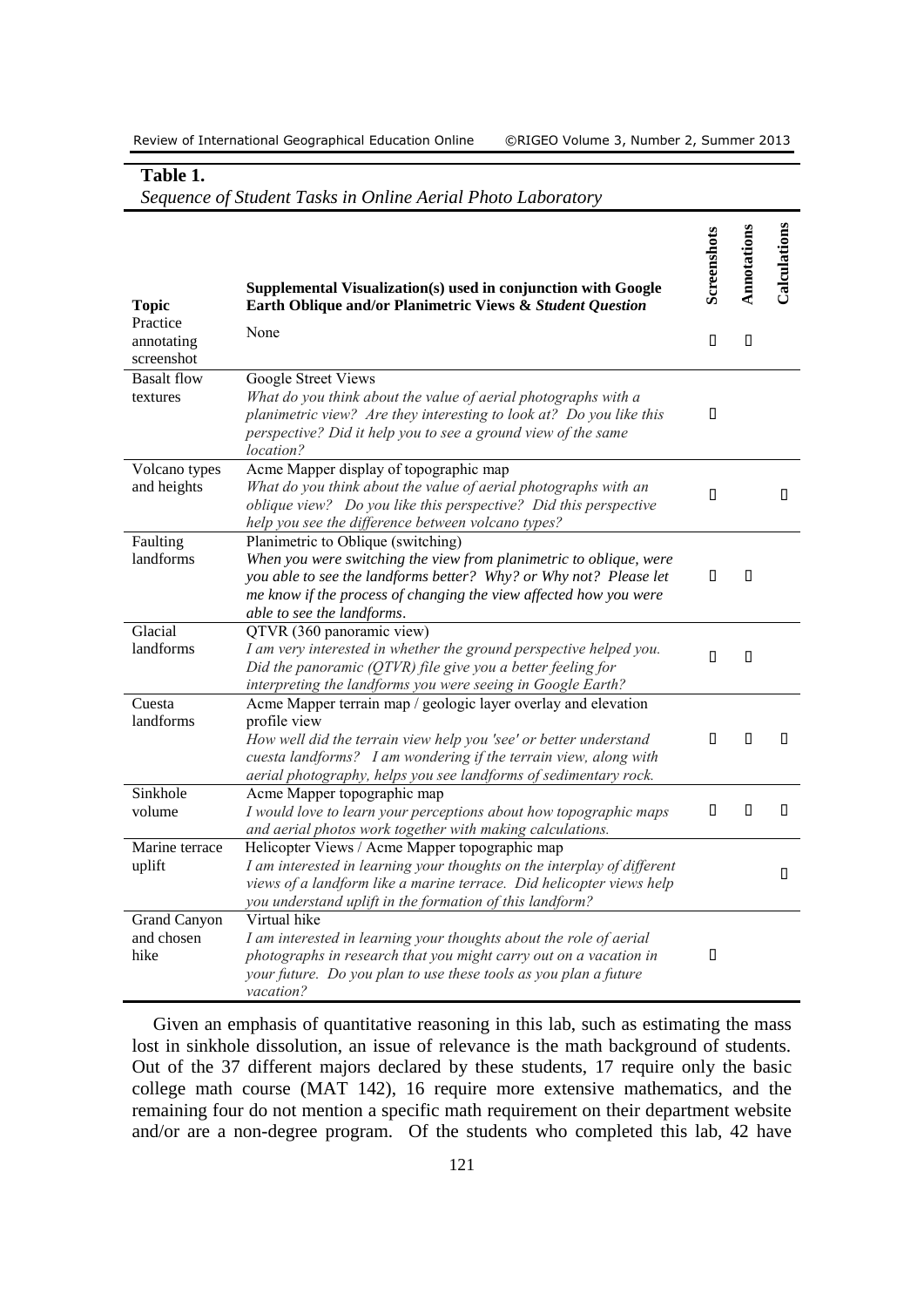*Palmer, E. / Learning Geomorphology using Aerial Photography in a Web-facilitated Class*

taken or will take math courses higher than basic as part of their degree program while 44 must only complete MAT 142. Although a freshmen-level course, the majority were upperclassmen; 16 freshmen, 22 sophomores, 36 juniors, and 18 seniors.

## **Methodology**

## **Data Compilation**

All student lab submissions were compiled into a spreadsheet, including text answers, screen shots, points awarded to each question, and student's written feedback to posttask questions in Table 1. Student-based input constituted the rows. The complete dataset (large PDF file, 368MB) and a guide are available for review at the following location: [http://alliance.la.asu.edu/temporary/PalmerRIGEO/.](http://alliance.la.asu.edu/temporary/PalmerRIGEO/) Student identities are masked with a code (e.g. "Student S24").

#### **Filtering Student Responses to questions: Screen Shot-weighted Scores**

In reading the raw answers to the questions asked about various visualizations, some students provided feedback to please the instructor. This answer bias was detected if a student clearly did not do well on the task, but then explained how much they enjoyed learning about a landform this way. His/her feedback should hold less weight than those students that did well regardless to whether their reaction to a visualization was positive or negative.

An independent score and rank system served to distinguish more authentic, more sincere feedback that was not part of their grade on the lab. The quality of the product (screen shot and annotations) created by each student was ranked on an ordinal scale from 0 to 3 and then summed as a screen shot score (SSS), both for that particular task and for the lab overall (Table 2). Screen shots of landforms that would be useable in a slideshow or lecture in a classroom setting earned a '3'. Those not suitable for the classroom but indicating a decent attempt at following the instructions received a '2'. This ranking was usually the result of being zoomed in too close or out too far, or not being oblique enough to see the landform's profile. A '2' may also indicate the student did not completely grasp the landform even after reading and viewing instructional material prior to examining it in Google Earth. A '1' was assigned to screen shots that were completely unusable, where the landform was not recognizable, and when they revealed the student clearly did not understand the instructions or was confused about the landform or the imagery. Finally, students that did not submit a screen shot received a '0' score for that task. Whenever a student's responses are referenced in this report they are accompanied by their total Lab SSS and, if applicable, their SSS for that particular lab task.

While also serving as a way to weight student feedback, the formulation of the Screen Shot Score (SSS) metric also allows for a quantitative analysis of a student's individual performance. Strong students—those who consistenly viewed, labelled, measured, and experienced (virtually) landforms in Google Earth in the manner intended—could be expected to have a total Lab SSS in the range 33 to 39. Lab SSS for those who's screen shots received more '2s' than '3s', indicating weaker performance,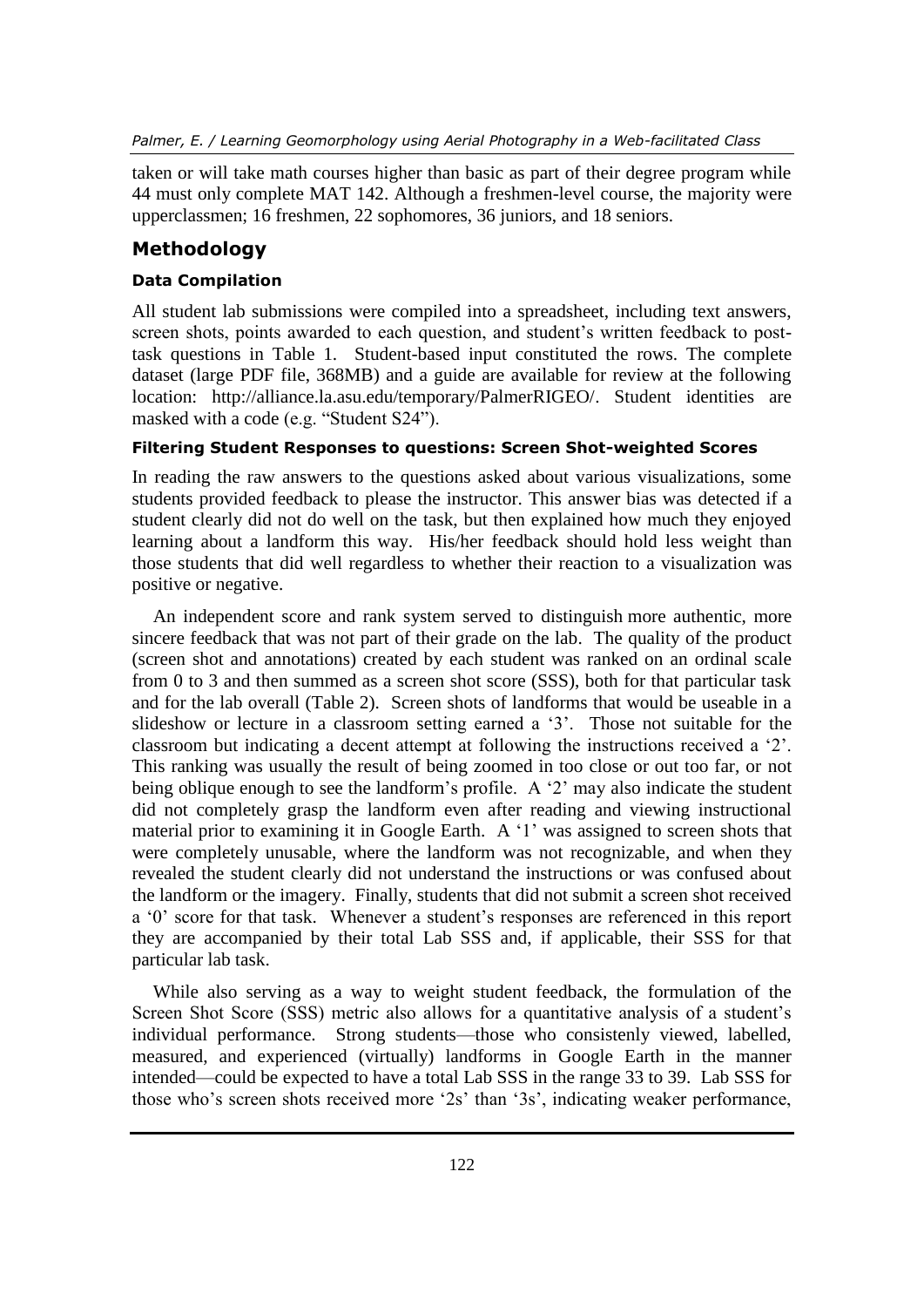would fall somewhere between 20 to 32 and a combination of primarily '1s' and '0s' at 19 and below.

#### **Table 2.**

*Three students' screen shots identifying basic volcano types and their associated ordinal performance scores (0-3). Because the lab asked for three volcano screen shots, this particular task had a potential maximum score of 9, which could then be used to weight their written feedback. Total Lab SSS possible for the lab is 39 and serves as an overall performance indicator*



**Student S80:** *"I absolutely love looking at the oblique view. They give me an actual feeling of the height of the volcanoes. I think that seeing them as if I were actually in front of them allows me to get a more real feel of the volcanoes."*



**Student S122:** *"For this particular activity I found the aerial photographs with the oblique views to be very helpful, as well as interesting...these photographs are the next best thing to help me understand the overall shape and features that these specific volcanoes have"*



**Student S8:** *"I found this perspective to be the most confusing. I am not use to using google earth so it was difficult for me to figure out how to figure out the correct angle for the perspective to be considered oblique. I found it difficult to understand what I was exactly looking at."*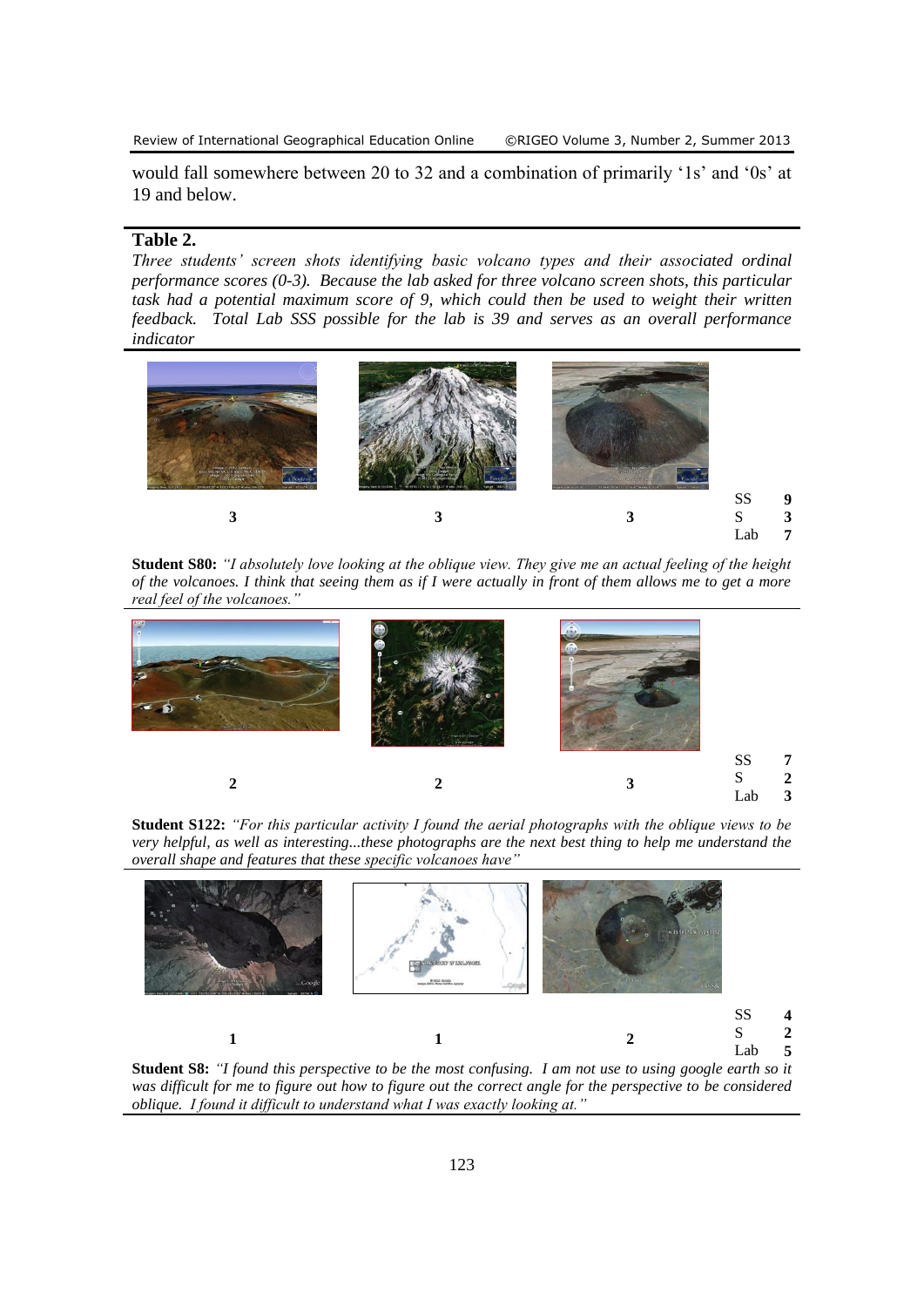#### **Statistical Methods**

This study purposely focused on student feedback and reactions to learning landforms through Google Earth and thus did not incorporate a pre/post-test measurement of learning gains, as is common. Instead, I qualitatively compared categories and groupings of students, and semi-quantitatively compared performance scores (how well they did at producing quality visual images to communicate landforms) against several groups to test their effects. Chi-squares offers a way to compare the many categorical variables of students within the dataset and nonparametric independent-samples Kruskal-Wallis' tests reveal whether a Lab SSS distribution is the same across key variables.

The compiled dataset contains many categorical variables. Student feedback to survey questions throughout the lab enabled grouping and tallying students according to common responses and opinions. For example, after switching between planimetric and oblique perspectives of several faulting landforms, student responses fell into categories such as 'liked switching between planimetric and oblique', 'felt oblique view is sufficient', 'felt planimetric is sufficient', and 'felt negatively about switching'. The final survey question of the lab asked students to reflect on what part of the lab experience helped them the most. From this question, common responses resulted in 14 categorical variables (Table 3) to search trends across the data set.

#### **Table 3.**

*Common responses to lab survey questions and demographic information*

| Most helpful aspects of lab | • Using aerial photography for the                                                                  |                        | $\bullet$ Visual                                                                                                                              |
|-----------------------------|-----------------------------------------------------------------------------------------------------|------------------------|-----------------------------------------------------------------------------------------------------------------------------------------------|
|                             | first time to look at landforms                                                                     | Self-declared learning | • Auditory                                                                                                                                    |
|                             | •Using Google Earth                                                                                 |                        | • Kinesthetic                                                                                                                                 |
|                             | •Oblique Views                                                                                      |                        | •Spatial                                                                                                                                      |
|                             | •Ground Views (Street View)                                                                         | style(s)               | •Interpersonal                                                                                                                                |
|                             | •Using ACME Mapper                                                                                  |                        | •Intrapersonal                                                                                                                                |
|                             | • Seeing the Landform-process                                                                       |                        | ·Naturalistic                                                                                                                                 |
|                             | connection                                                                                          |                        | •Musical                                                                                                                                      |
|                             | • Using topographic maps                                                                            |                        | $\bullet$ Word                                                                                                                                |
|                             | • Annotating Screen Shots                                                                           |                        | •Not Sure                                                                                                                                     |
|                             | •Using Google Earth's elevation                                                                     |                        | • Math Requirement of declared major (basic vs.                                                                                               |
|                             | profile feature                                                                                     |                        | advanced)                                                                                                                                     |
|                             | •The instructions (text, lectures,                                                                  |                        | •Grade level (Freshmen, Sophomore, Junior, Senior)                                                                                            |
|                             | diagrams, videos) of the lab<br>• Making Calculations from aerial<br>photographs and visualizations | information            | • Prior time using Google Earth more than / less than<br>reported median value (30 min)                                                       |
|                             | •Learning about volcanoes through<br>aerial photography<br>•Did not like anything in this lab, or   | Demographic and other  | •Reported time spent on lab (how long it took) shorter<br>/ longer than median value (6 hours) for population<br>•GPH 111 vs. GPH 211 student |
|                             | did not like this lab overall                                                                       |                        |                                                                                                                                               |
|                             | •Not Sure                                                                                           |                        |                                                                                                                                               |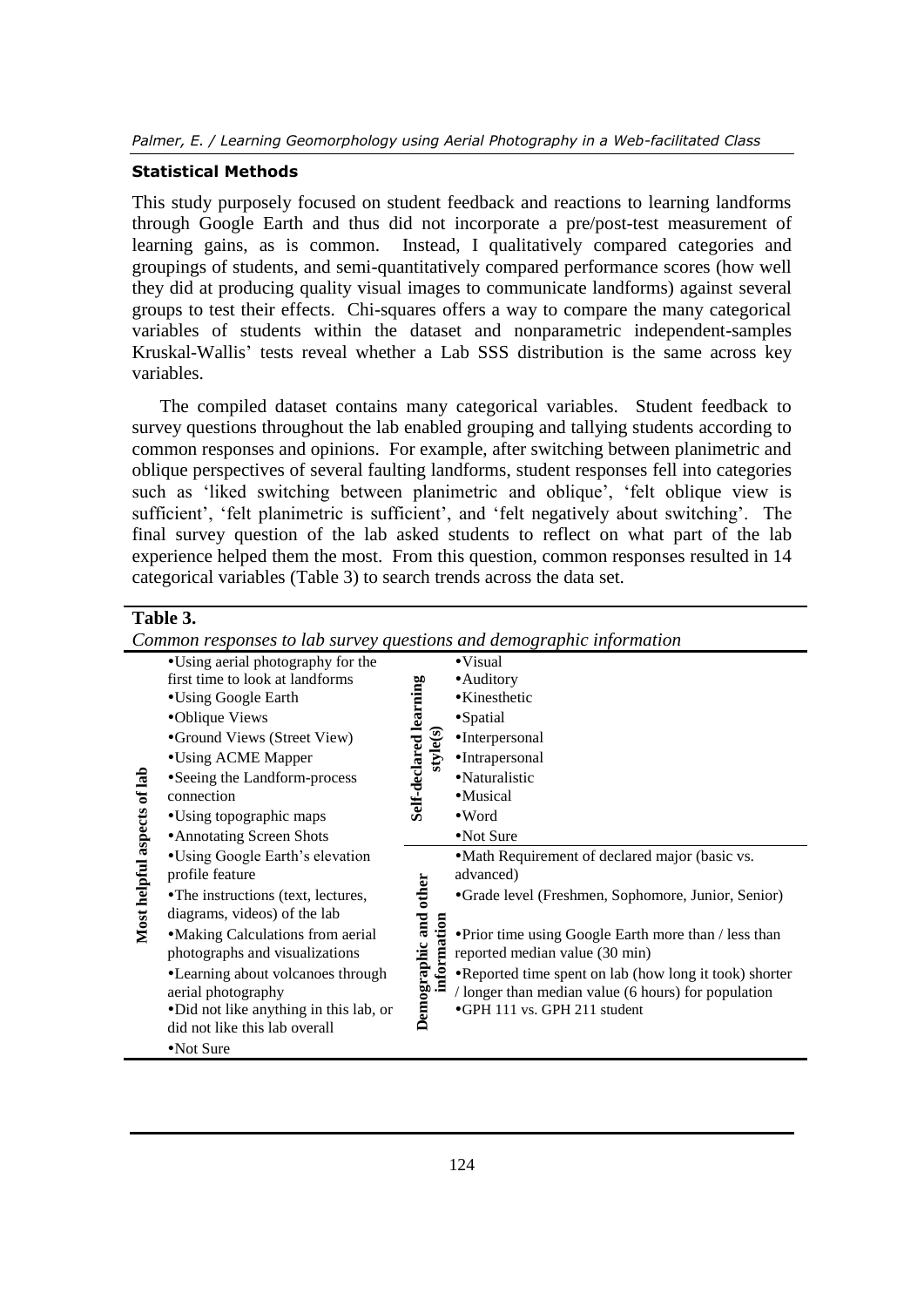#### **Findings**

Overall, students responded positively to learning landforms and their associated formative processes using Google Earth and supplementary visualizations. Of the 68 students who gave a response (several students' responses fell into multiple common categories, but usually not more than two) to final feedback question (Table 3), 25 students remarked that they enjoyed their first time interpreting aerial photography. 22 mentioned Google Earth specifically as the most helpful aspect of the lab. Additionally, 11 students felt that being able to see landforms from an oblique perspective made a difference for them. Overal feedback from another 11 students related to positive experiences with grasping the landform-process connection as they viewed aerial photography and supplementary enhancements. Only five of the 68 students left negative comments about an aspect of the lab or about the lab overall. Regarding their overall performance, 33% of students had high total Lab SSSs (33-39), 59% in the medium range, and 8% were lower.

## **Influence of Prior Experience, Self-Declared Learning Style and Math Background**

Although a quick glance at the mean Lab SSS for three groupings—prior use of Google Earth, learning style, and the math requirement of declared majors—suggests they do not assert any significant influence on student performance, this descriptor is essentially a summed ordinal metric that is not normally distributed and, thus, nonparametric tests are best suited to detect significance. I used an independent-samples Kruskal-Wallis' Test to confirm that a group's Lab SSS distribution is not significantly different than another's.

**Table 4.**

*Means and Independent-samples Kruskal-Wallis' Test of Lab SSS across prior experience, self-declared learning style, and math background of students*

|                                     |    |                       | $(\alpha = 0.05)$      |
|-------------------------------------|----|-----------------------|------------------------|
| Category                            | N  | <b>Mean (Std Dev)</b> | <b>Asymptotic Sig.</b> |
| $\leq$ 30 min prior GE use          | 48 | 28.60 (6.89)          | 0.989                  |
| $\geq$ 30 min prior GE use          | 39 | 28.88 (6.65)          |                        |
| Visual learners                     | 42 | 28.51 (5.82)          | 0.171                  |
| Other learning types                | 24 | 30.77 (5.08)          |                        |
| Major has advanced math requirement | 42 | 29.69(6.40)           | 0.263                  |
| Major has basic math requirement    | 44 | 27.91 (7.25)          |                        |

Slightly less than one-third of students reported that they had never used Google Earth before (zero hours of prior use). The median reported time was 30 minutes. The mean Lab SSS for students reporting less than 30 minutes of prior exploration and for those reporting more are nearly identical. Kruskal-Wallis' Test confirms that the overall performance score distribution of these two groups is the same (Table 4).

Although there has been some on-going critique of classifying students as visual learners [\(Reynolds, 1997;](#page-18-9) [Willingham, 2005\)](#page-19-2), a reasonable position is that aerial photography interpretation would be a highly 'visual' exercise [\(Hennessy, Arnason,](#page-16-9)  [Ratinen, & Rubensdotter, 2012\)](#page-16-9). As part of the final feedback section, students had the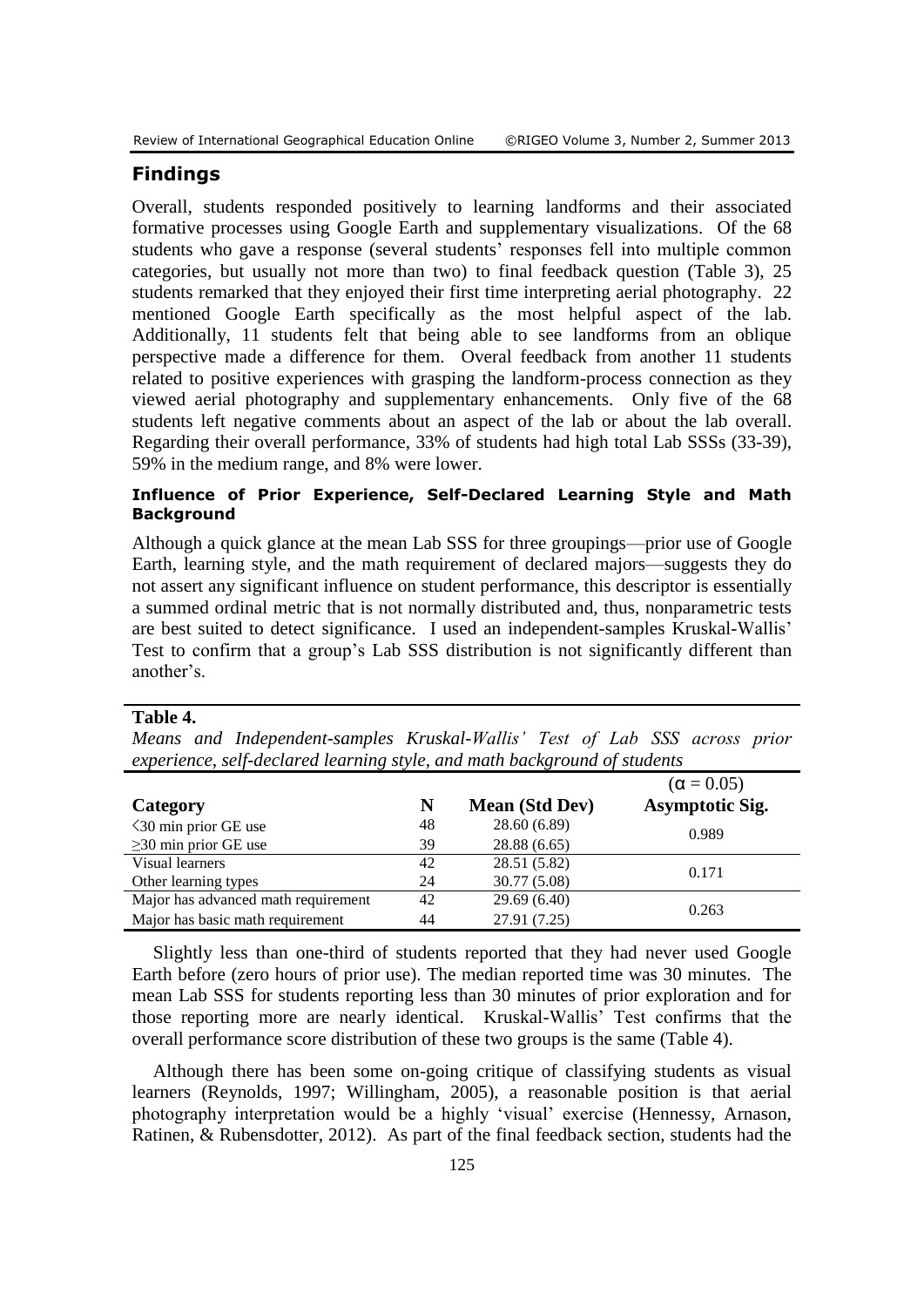opportunity to report the learning style that best describes them by referring to an explanatory diagram that included visual learner as an option. Unexpectedly, the mean SSS for those students who reported a learning type other than visual was higher than those students who identified themselves as visual learners. Although they performed better, Kruskal-Wallis' Test suggests that their Lab SSS distribution is not significantly different from visual learners (Table 4). For this group, students who did not provide a response were not automatically assumed to be 'other learning types' and were not included in the analysis.

Thinking that the math background of a student might influence their ability and comfort level with the numerical tasks, I hypothesized those students selecting majors requiring only one basic math class would not perform as well as those with a stronger math background. Although students who take (or will take) more advanced math courses in college performed slightly better, on average there was no statistically significant difference between the distribution of Lab SSS of the two math groupings (Table 4).

#### **Chi-squares Results Comparing Categorical Variables**

Given the many categorical variables available to be compared against each other (Table 3), Pearson's Chi Squares provides a way to see if variations within student responses were due to chance or linked to other factors. At the standard  $\alpha = 0.05$  level, Chi Squares revealed several interesting statistically significant relationships. One student sub-group that had a high rate of predictability was the kinesthetic (hands-on) learner group. They were more likely (Prob>ChiSquare  $= 0.0170$ ) to have the opinion that planimetric aerial photos are not easy to interpret after looking at the color and texture of basalt flows in Hawaii from straight above and from a Google Street View (ground) perspective. After annotating an ACME Mapper terrain visualization (3D shaded contour map) to identify mesas and buttes in Canyonlands near Moab, Utah, kinesthetic learners (0.0487**)** were more likely to remark that they liked the terrain view. Consistent with this, kinesthetic learners (0.0412) were also more likely to say they did not like using traditional topographic maps when used to calculate the volume of dissolved limestone in the McCauley Sinks, AZ. A statistically significant portion of these students (0.0324) remarked positively about helicopter views (large-scale, lowangle oblique sequence of photos) along the California coastline to 'see' rates of uplift. Finally, not by chance, kinesthetic learners (0.0336) stated that the most helpful aspect of this online lab experience was looking at landforms in Google Earth from an oblique perspective.

Another group that had several statistically significant relationships surface in a Chi Squares analysis is self-declared visual learners. Visual learners (0.0230), more than others types, liked the 360**°** panoramic view of Peyto Lake in the Canadian Rockies to help them see and label glacial features in their self-crafted oblique Google Earth screen capture. Like the kinesthetic group, they were also more likely to comment that they liked the helicopter view enhancement to Google Earth's depiction of the coastline, except the strength of this link (0.0009) was at an order of magnitude higher. Stronger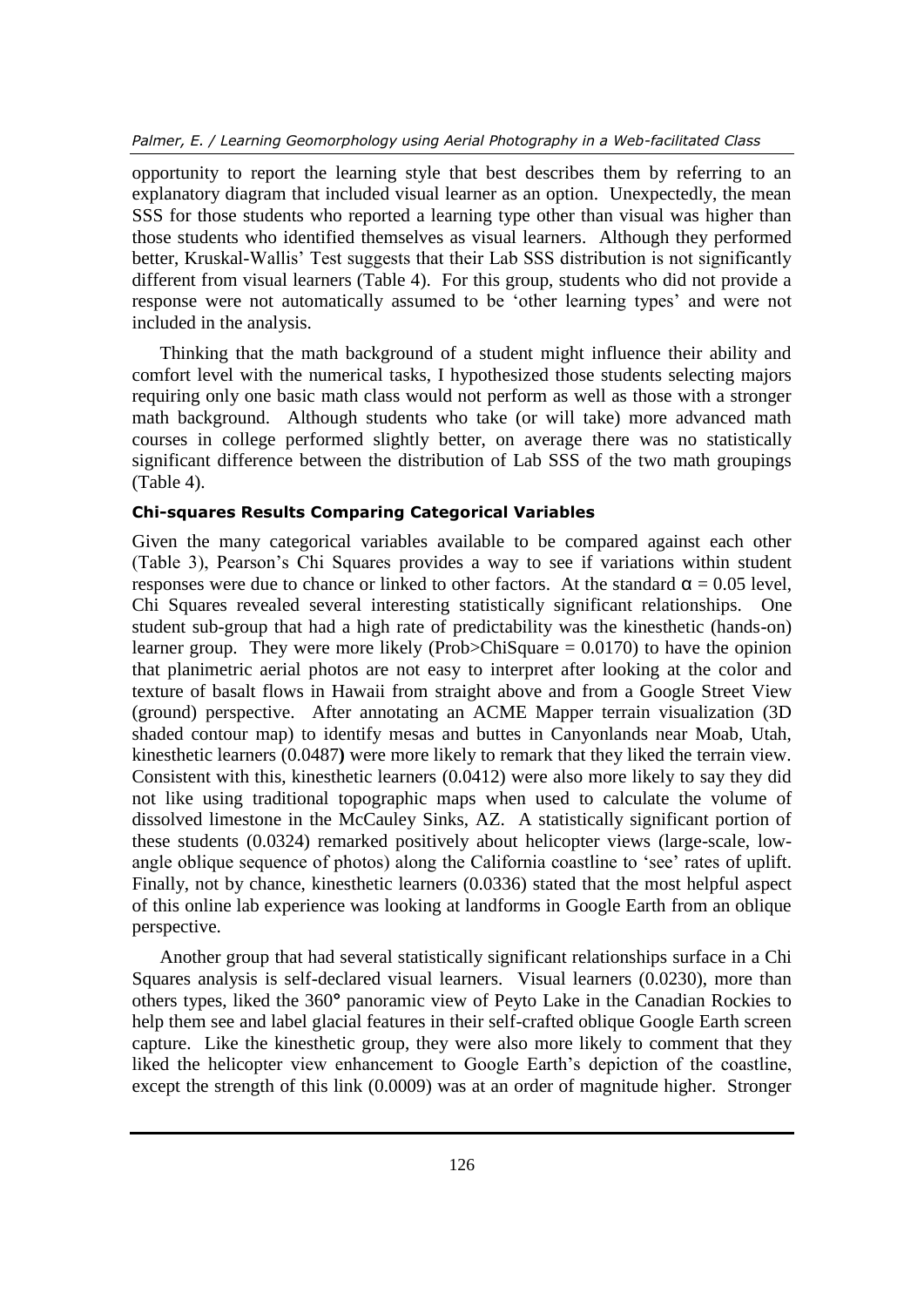yet, it was not by chance that visual learners were more likely (0.0001) to remark positively about their first exposure to and attempts at interpreting aerial photography.

There were several other statistically significant connections between student responses to the lab's feedback questions and student categories in a Chi Squares analysis of Table 3. Students that reported they had spent more than 30 min (more than the median for the population) using Google Earth prior to this lab were more likely to find the planimetric view of basalt flows in Hawaii easy to interpret (0.0052) and were also more likely to say they only needed the oblique view (vs. switching between planimetric and oblique) to interpret imagery of faulting landforms (0.0401). Students who reported they spent more than 6 hours (median time for population) completing this lab also found useful the supplemental helicopter view of the marine terrace uplift question (0.0294). Students enrolled in *Landform Processes* (GPH211) were more likely to express enthusiasm and excitement in using Google Earth to plan their next vacation or hike than students enrolled in the introductory physical geography class (0.0482). Lastly, students who's major requires only the basic math class more consistently found the planimetric perspectives of basalt flows in the lab's first exercise difficult to interpret (0.0232).

All other possible categorical variable combinations were either not statistically significant or did not have enough data points to give reliable Chi Square scores, but this does not mean that the lack of relationships is not meaningful to this study. I had hypothesized that visual learners, higher prior use, and advanced math requirement majors would, more than others, like using Google Earth to learn landforms, however if any of the students in these categories felt this way I cannot rule out that it was due to chance. I had also suspected that math requirement would be a strong predictor of who would enjoy making calculations of landform processes using Google Earth imagery and visualization tools, but again there were no statistically significant relationships here. GPH 211 students, who were taking a course more focused on landform processes, similarly did not have any connection, surprisingly, with the most helpful aspect of the lab common response category 'seeing the landform-process connection'. Finally, assuming older and more experienced college students may have an advantage over freshmen, I was stumped to see that academic grade level was not a reliable predictor of any common feedback responses in Table 3.

#### **Discussion and Conclusion**

#### **Google Earth-based Virtual Field Trips as an Alternative or Supplement to Fieldwork**

Researchers emphasize the ability of Google Earth and VFTs to provide a tremendous opportunity for learning [\(Harper, 2004;](#page-16-10) [Hurst, 1998\)](#page-17-7) without the cost and logistical burden of actual field visits, although nobody is yet advocating that real trips are obsolete; quite the opposite [\(Fuller, Rawlinson, & Bevan, 2000;](#page-16-11) [Kent, Gilbertson, &](#page-17-8)  [Hunt, 1997;](#page-17-8) [Spicer & Stratford, 2001\)](#page-18-10). Students and classrooms are merely a click away from the 'next best' thing to visiting almost anywhere in the world [\(Tewksbury,](#page-18-11)  [Dokmak, Tarabees, & Mansour, 2012\)](#page-18-11). Also, because of their value, many educators are electing to take their classes on virtual field trips before and/or after actual trips to more fully compete and engage the students in the learning process [\(Johnson et al.,](#page-17-9)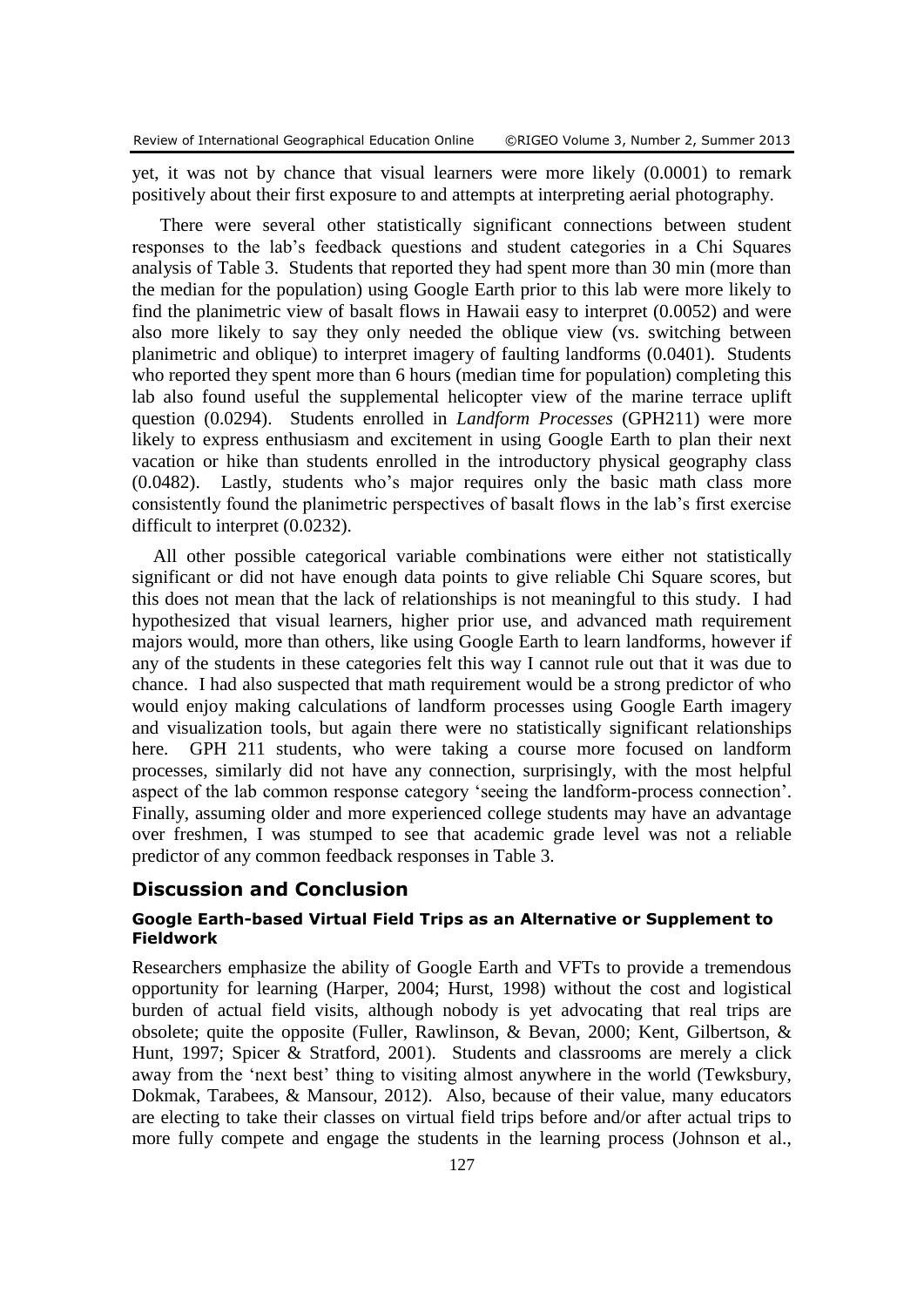[2011;](#page-17-9) [Stumpf et al., 2008\)](#page-18-4). [Lang et al. \(2012\)](#page-17-2) provides a wonderful synopsis of creating and incorporating VFTs into an introductory geology course where students' learning gains were measured and compared against the traditional lecture format. While their results were not statistically significant, students who were exposed to a VFT of volcanism in Tenerife, Spain performed better, on average, when comparing pre/post tests of the two groups. The authors mention that their study indicates that

*…student learning [was] positively impacted with this VFT. This is further supported by student surveys and informal interviews conducted after each study…[M]ultiple students mentioned a preference to hands-on type learning experiences such as this VFT over traditional in class teaching approaches such as lecturing (pg 332).*

While this report's aerial photo interpretation lab was not set up intentionally as a VFT, it shares many similar characteristicas and many of the participant's remarks indicate that they felt as if they were really visiting and observing these landforms in person. This is due to the combination of location visits in Google Earth enhanced with supplemental visualizations, the scaffolding background material provided in each section, and their active interaction with the subject by crafting views, annotating, and measuring. Referring to the power of an oblique view to see volcanoes Student S52 (SSS 9/9, Lab SSS 27) said, "…I think they are interesting to look at it because it is kind of like seeing it in person however you are not really there...It's more realistic to look at things like this (even still on the computer) than just regular aerial like a bird…I thought it was really cool and helpful to see the volcanoes so realistically." Actual field trips for GPH111 and 211 students to Mt. Hood, SP Crater, and Mauna Kea were not an option, but they were able to visit these and other landforms virtually via Google Earth. Similarly, these students would be better prepared for a day of field work and research to, for instance, McCauley Sinks, Arizona, just a few hours north of campus because of having already familiarized themselves through interpreting aerial photography and from making calculations from their own measurements from a topographic map.

#### **Perception of Learning and Enjoyement Enhanced When Students Are Offered More Than One Perspective**

Research on landforms being presented via multiple perspectives when learning landforms reveals an enhancement of student learning [\(Hagevik & Watson, 2003;](#page-16-12) [Liu &](#page-18-12)  [Zhu, 2008\)](#page-18-12). Multiple perspectives can mean the examination of landforms from different angles, as is possible with Google Earth, or it can more broadly refer to the presentation of supplemental material that offers additional perspectives of a subject or landform. [Krzic et al. \(2012\)](#page-17-10) reports an online teaching tool called SoilWeb that provides students with a web-based, interactive, 'at-their-own-pace' venue of video and audio recordings, photos, text, and graphics to help place landforms into their geomorphic contexts only to be surpassed by extended visits to the field. Responses from students about SoilWeb were positive and encouraging. Another key study, [Johnson et al. \(2011\)](#page-17-9), featured student responses to provide insight on how they were learning in the virtual environment, of which Google Earth and multiple perspectives of landforms was a major component. Once some of the frustrations of using a new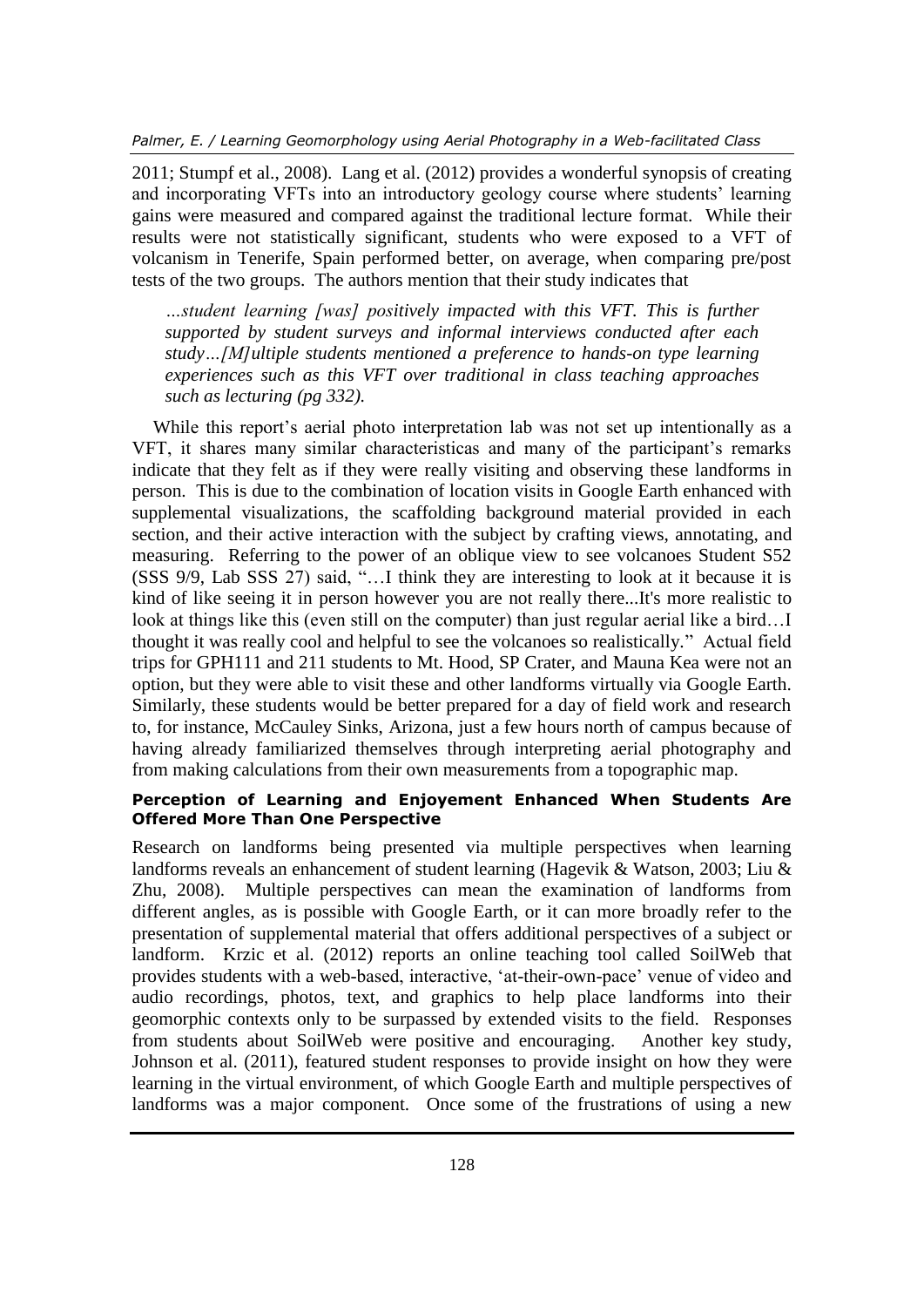program were resolved, positive comments like the two below reveal that students benefited and enjoyed seeing land features from multiple perspectives.

*"It makes it easier because you're actually [visualizing] stuff, like real stuff. A topography map has mountains and that's nice, but you actually see real features [on Google Earth], an old flood [plain] and bits of deposits. You can't see that on maps.*

*"It was best when we were looking at beaches cause you could turn it onto its side and work out how steep the geography behind it was instead of looking straight down on it (pg 506).*

These prior findings among student comments are reflected in this online aerial photo lab. After the California coastline portion of the lab. Student  $S22$  (Lab  $SSS = 20$ ) remarked that he/she "…always like[s] the incorporation of other types of images and presentations to see other angles of the landforms. This one in particular was helpful because it felt like I was right there above the landform seeing it from a helicopter." Able to adjust the angle of the Google Earth viewer to one that best fits the faulting landforms, Student S4 (SSS  $8/9$ , Lab SSS = 37) reacted this way:

*"I was able to see the landforms much more clearly at the oblique angle, this was especially apparent with the Dez River as I didn't easily notice the uplifted portion with the top-down view. However, the view of the San Andreas fault wasn't made any more clear (but it did provide an interesting point of view). Overall changing the view helped quite a bit as it generally added more clarity to the shape and composition of the landforms."*

The ability to manipulate, move, swivel, tilt the view in Google Earth, and to compare these views with supplemental visualizations is almost like handing a plaster model of these landforms to the students for them to touch and handle for themselves. It became apparent, however, that learning is enhanced only to the degree students can read, understand, or interpret the supplemental and alternative representations. Although they thought the helicopter views were useful because "…they just gave a more in depth angle for anyone to see what [the coastline] actually looked like from multiple sides", Student 65 (Lab  $SSS = 32$ ), for instance, reported having difficulty reading the contours and elevation data of ACME Mapper's Topographic view of the coastline, which was necessary for calculating uplift rate. Thus one major challenge in an online setting is how to efficiently instruct students to make sense of all the information and tools available to them on the screen.

#### **Active, Hands-On Participation and Creation Fosters Learning and Ownership**

The relevance of student-created products appears in a number of papers [\(Heyl, 1984;](#page-17-11) [Jones & Willis, 2011;](#page-17-12) [Kearney & Schuck, 2005;](#page-17-13) [Manfra & Hammond, 2008;](#page-18-13) [Wake &](#page-19-3)  [Wasson, 2011\)](#page-19-3). In essence, this aerial photography lab offered students over a dozen opportunities to craft and annotate screenshots representative of their aerial photography interpretation efforts. Recently, [Eusden, Duvall, and Bryant \(2012\)](#page-16-13) presented findings from using of Google Earth 'mashups' in an introductory geoglogy class where students reflected and reported on a field trip to the Presidential Range, NH. Utilizing it's native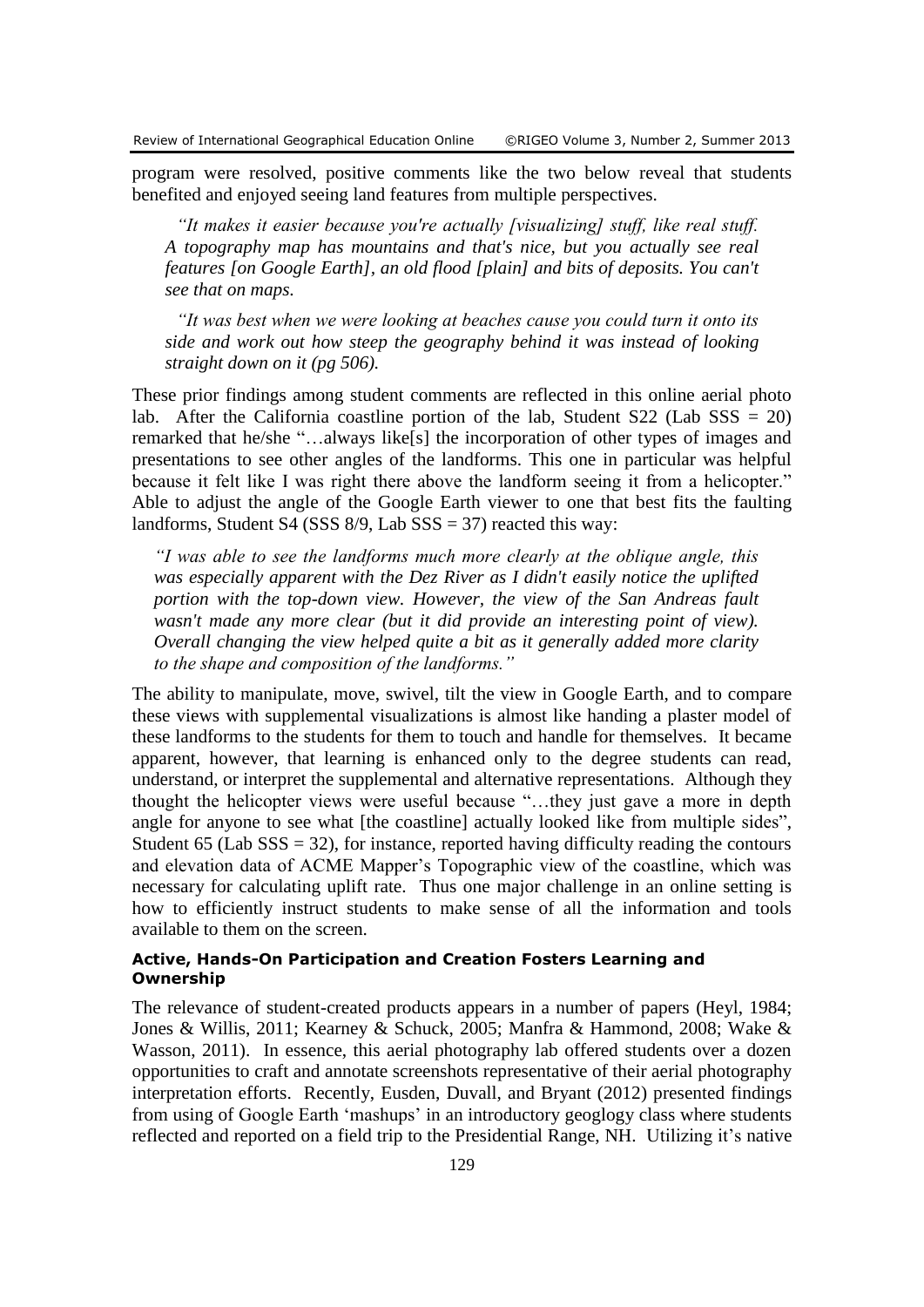*Palmer, E. / Learning Geomorphology using Aerial Photography in a Web-facilitated Class*

Keyhole Markup Language (KML), students attached self or group-authored descriptions (text), photos, and YouTube videos to Placemarks (waypoints) in Google Earth of the places they visited on their trip. These mashups embodied the creative reflection of what they experienced and learned in the field in a manner familiar to social networking and have the advantage of being easily shared and downloaded among the class or the entire world online. These researchers report that this project was very successful, effective, and fun for all involved and that "…student feedback on course evaluations was very positive about this experience (pg 363)." This is likely because both the trip and post-trip activities were very 'hands-on', dynamic, and fun; promoting learning beyond the bounds of a formal class structure.

While the lab featured in this study did not involve 'mashups', it was a short step away by having students create a path (as a .kmz file) in Google Earth of their favorite hike (or of some place they would like to visit or hike), take a screenshot, and then breifly describe the geomorphology they see as they experience their hike virtually. Many students seemed to struggle with this as the intellectual leap perhaps was too great or because by this point in the lab they were mentally exhausted as evidenced by their simplistic answers (see Student S76), but the screenshots and descriptions provided by several students (see Students S61 & S105, Table 8) highlight how this type of activity has rich potential to enhance learning as it, in my opinion, more meaningfully links newly acquired skills and knowledge with real experiences, positive emotions, and generates a higher degree of student 'ownership'.

#### **Table 7.**

*Student screen shots of their chosen hike—represented as a colored path (line)—and their accompanying descriptions of the geomorphology they see*

**Student S105:** *This is the Squaw Peak, and its cooresponding trail, marked in red. This is a very famous mountain in the metro-Phoenix area...I have hiked this trail many times and it gives an amazing perspective of the valley. For this assignment I want to focus on the water channels marked in blue. In this picture you can clearly see how water erosion has formed channels in the side of Squaw Peak and its surrounding mountains. These channels allow water to flow off the mountain in times of rain.* (SSS 5.5/6, Lab SSS 35) **Student S61:** *While I live in Arizona I still haven't seen Meteor Crater. I think I heard that it's not open to the public to hike, but I'd at least like to see it sometime soon, and I can always imagine. Obviously, [it] was formed by a sort of large meteor impact a while back and what we see is the resultant crater. The impact happened recently enough that geological processes have not yet had time to erase it from the landscape and so it's more striking than other, older meteorite impacts. It's just that, stuff from space is so cool.* (SSS 6/6, Lab SSS 38.5)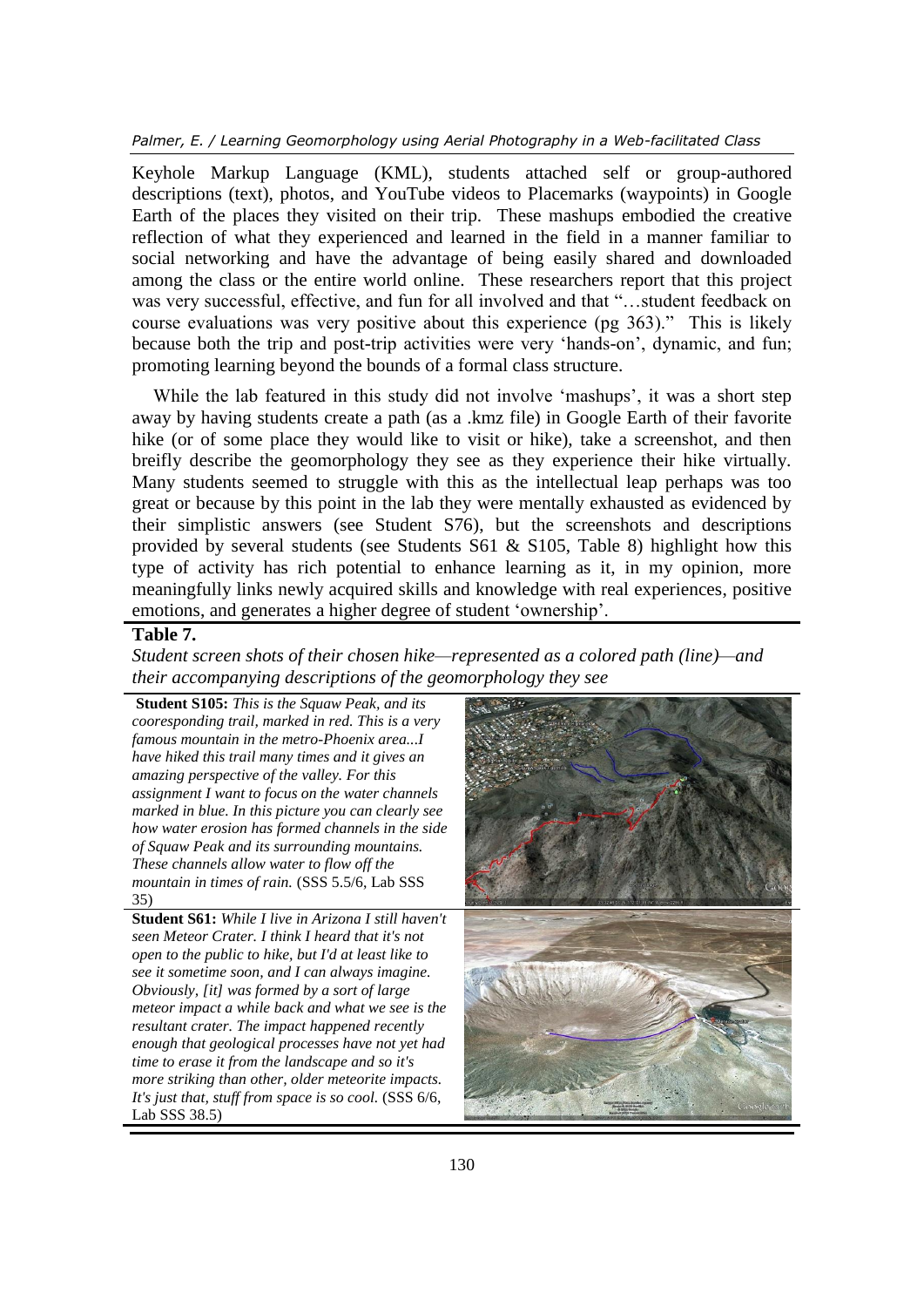Similar to the learning that continued post-trip by [Eusden et al. \(2012\)](#page-16-13) having their students compile their experiences and knowledge into Google Earth mashups, this lab, because of being web-based and time-efficient to grade, offered a way for learning to extend beyond pressing the 'submit lab' button. For instance, because Student S105 (Table 7) described and annotated the erosion-formed channels he had seen in person while hiking and was now interpreting from GE aerial photography of Piestewa Peak in Phoenix, Arizona, the grader—a professor who is an expert on the geomorphological processes of stream base-level adjustment in arid environments—was able to offer this student more tidbits about the landform-process connection:

"*This part of the Phoenix Mountains is pretty neat. I agree. And your channels are a great example of how streams adjust to base level change. Let me back up and explain. All of the streams in metro-Phoenix end up at the Salt River. The Salt River is the base level for all of our ephemeral washes, like your blue lines. So when the Salt River "cuts down", all of the tributary washes also cut down. The Salt River was at the level of ASU's Tempe Campus. Then, about 480,000 years ago it cut down to its present position. Your blue channels responded by incising, making narrow mini gorges on the south side. But if you look at the channels on the north side of the Phoenix Mountains here, they are not as deeply incised. This is because the streams go all the way around Dreamy Draw before they get to the Salt River. The longer the stream length, the more gentle the adjustment. I hope this makes sense. This would be a great undergraduate research project, a perfect thesis." (emphasis added)*

It is encouraging to see how a student's self-created product—their annotated Google Earth screen—enriches and continues the learning process. This kind of positive interaction is surely to spawn more interest and future motivated scientists in the field.

#### **Online learning**

Learning about landforms online through Google Earth, with all its potential, has many aspects that need thoughtful consideration. [Lang et al. \(2012\)](#page-17-2) said that while VFTs, which must be web-based by nature, increased learning, many students mentioned that they would not have been able to do as well without at least some preparation. "Multiple students indicated that without a lecture they likely would have been lost in conducting assignments on [the] VFT (pg 332)." [Gobert, Wild, and Rossi](#page-16-14) (2012) clarifies a possible reason why: "[t]his is likely because students, unlike experts, typically do not know what is salient within rich information sources such as Google Earth, and thus, if unscaffolded (i.e., unguided) they might not acquire the targeted information as intended (pg 466)." Online learning and VFT-centered assignments must be carefully "structured to support students' learning processes" (pg 466).

Students in the landform processes and introductory physical geography classes did have a lecture component, but not necessarily in direct preparation for this trial lab and thus the it was structured to stand alone. It presented them with clear objectives, an appropriate amount of background material (some of which were pre-recorded lectures), and step-by-step instructions to guide them. Several students in this lab indicated that this scaffolding was crucial to their performance. Even though earlier he/she had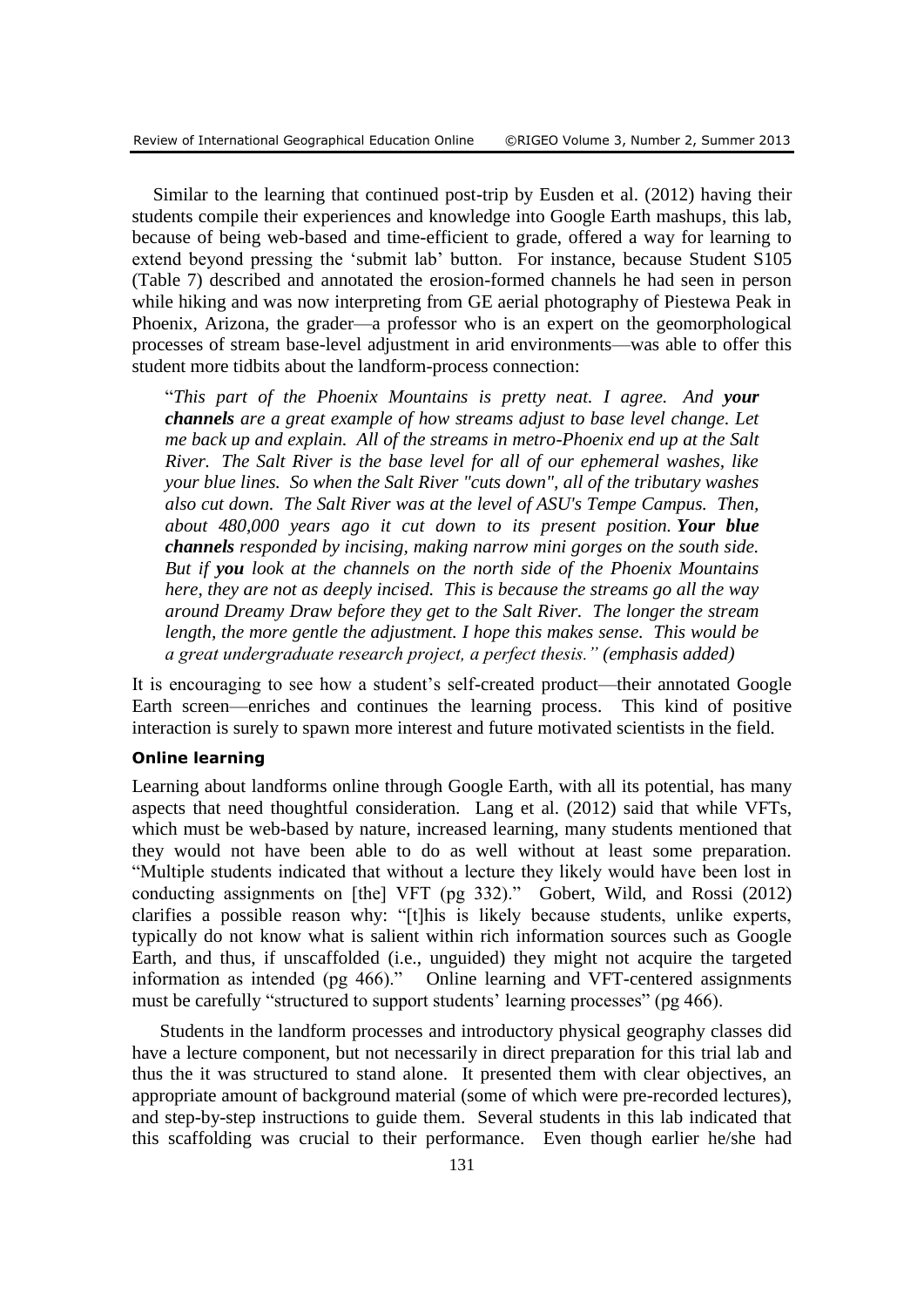*Palmer, E. / Learning Geomorphology using Aerial Photography in a Web-facilitated Class*

expressed frustration after trying to craft an oblique view (this may not have been a problem in a traditional classroom/lab setting with a TA or helpful peers), Student S8 (Lab SSS 25) remarked: "I liked that the instructions were clear and precise so there wasn't much confusion while trying to figure out these tools or how to complete the assignment." Being accessed entirely online, students used any number of different personal computers or laptops at various levels functionality, with various levels of Internet connectivity, and in different settings (at home, the library, or a common computer lab) to complete this lab. As an attempt to look at how students learn landforms in an online setting, further improving the 'structure' and orienting tasks for future students that complete this lab may well result in more apparent and measurable learning gains.

## **Learner-Centered Exercises**

Real learning happens more often when it is made meaningful to the student [\(Lombardi,](#page-18-14)  [2007\)](#page-18-14) and educators continue to discover and share new and effective ways to use Google Earth for learning [\(Richard, 2009\)](#page-18-15). This not only improves geoscience teaching strategies but also simultaneously promotes the broader pedagogical shift to learnercentered education practices. VFTs, mahsups, and web-based lab exercises that harness geo-browsers are inherently student-focused. The traditional classroom structure and its formal content/instructor-centered format—where the default is passive absorption of information via lecture—is being replaced with more effective methods. [Bailey,](#page-15-6)  [Whitmeyer, and De Paor \(2012\)](#page-15-6) argue that there is a prominent place for Google Earth and virtual visualizations in geoscience education, but admits that we must first see more evidence of this through in-depth, quantitative research of its influence on learning. This type of research will help us overcome obstacles within academia more than an appeal to the capabilities and potential of these technologies alone. When the numbers confirm what our true customers—the student—are already thinking and saying about learning-focused approaches, the shift is likely to pick up momentum. Both the qualitative and semi-quantitative findings here seem to suggest that learning landforms through Google Earth imagery and media-rich enhancements, when adequately scaffolded, is both enjoyable and effective.

# **Conclusion**

An online aerial photo lab introduced general education students at Arizona State University to landforms in freshman-level physical geography and geomorphology classes. Students from 38 different majors employed planimetric and oblique Google Earth views to explore basic landforms: basalt flow textures supplemented with Google Street Views; volcano types with heights measured through online topographic maps; faulting landforms through annotating landforms like wineglass valleys; glacial landforms supplemented with a 360˚ panorama; cuesta sandstone landforms supplemented by the terrain view, geology layer and elevation profiles; sinkhole volumes supplemented with topographic maps; marine terrace uplift rates supplemented with helicopter photography; and virtual hikes of the Grand Canyon and a student selected location. Data from student responses facilitated the development of a matrix of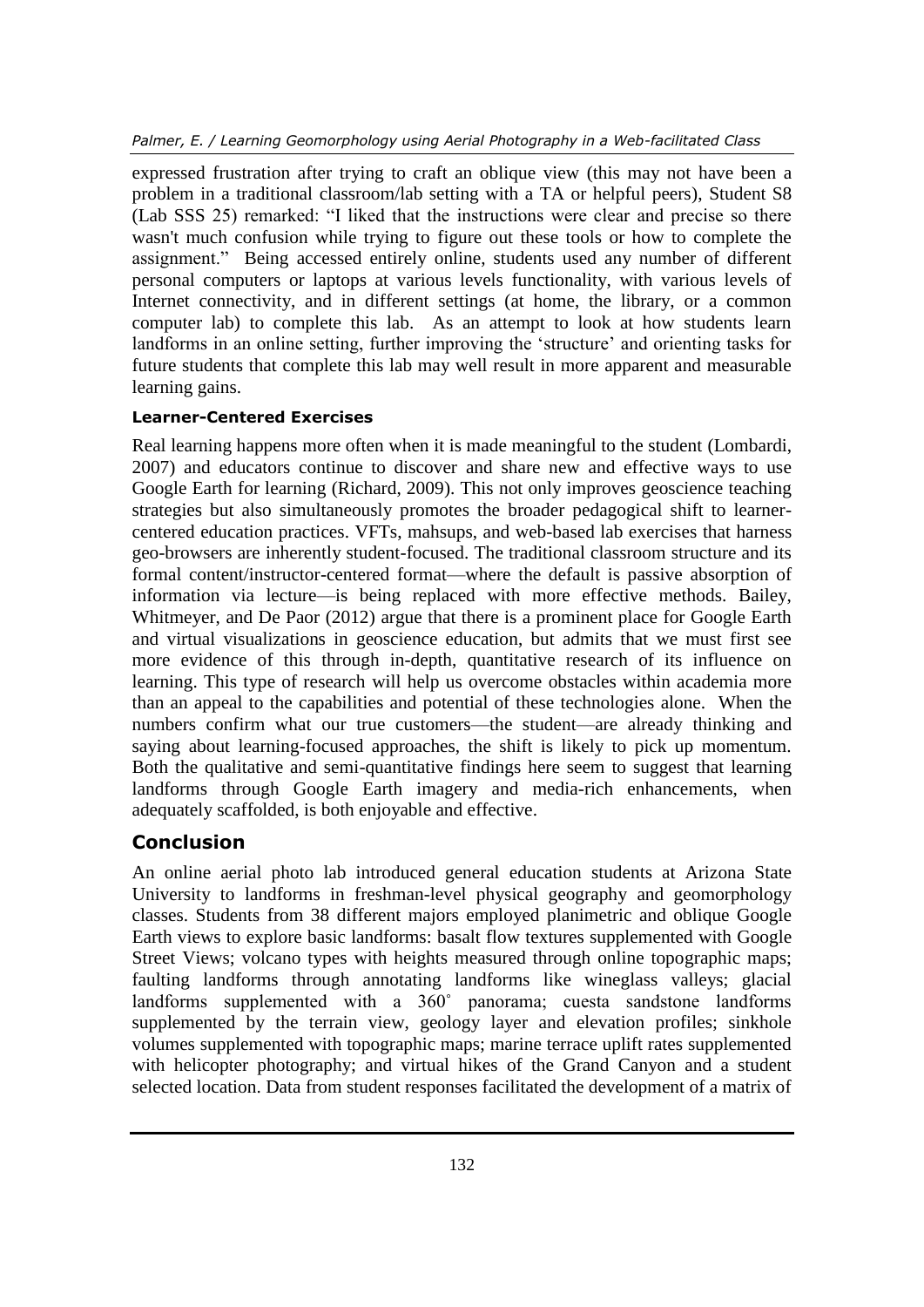92 rows (students) and 74 columns that contained such data as student responses, annotated screenshots, and calculations for categories of student learning.

A mix of quantitative analysis and qualitative observations of student work products, responses, and feedback tend to support some fundamental observations made in prior research. Google Earth as a learning tool in an online lab was received positively by the majority of students and does not seem to favor one particular group based on math background, learning style, or prior experience with the program. New insight from analyses of general education students reveals that Google Earth exercises with supplemental enhancements can feel like a 'hands-on' exercise even though it is really only virtual, are highly visual experiences, and that an emotional connection with a location or landform allows for learning that exceeds the basic objectives.

#### **Acknowledgements**

I would like to thank Dr. Ronald I. Dorn for allowing me to include this pilot lab in the syllabi of Spring 2012 GPH111 and GPH211. The views expressed in this article are those of the author and do not reflect the official policy or position of the United States Air Force, Department of Defense, or the U.S. Government.

#### **Biographical statement**

**Evan PALMER** is a Ph.D. student at the Department of Geographical Sciences and Urban Planning, Arizona State University, Tempe, USA. He taught classes on spatial analysis and GIS at the United States Air Force Academy, Colorado Springs (2008-2011). His current research focuses on assessing and improving physical geography and spatial thinking education.

#### **References**

- <span id="page-15-4"></span>Allen, I. E., & Seaman, J. (2005). Growing by degrees: online education in the United States, 2005: Sloan Consortium.
- <span id="page-15-5"></span>Allen, I. E., & Seaman, J. (2010). Learning on Demand: Online Education in the United States, 2009: Sloan Consortium.
- <span id="page-15-0"></span>Allen, T. R. (2008). Digital Terrain Visualization and Virtual Globes for Teaching Geomorphology. *Journal of Geography, 106*(6), 253-266. doi: 10.1080/00221340701863766
- <span id="page-15-2"></span>Appleton, K., & Lovett, A. (2005). GIS-based visualisation of development proposals: reactions from planning and related professionals. *Computers, Environment and Urban Systems, 29*(3), 321-339. doi: <http://dx.doi.org/10.1016/j.compenvurbsys.2004.05.005>
- <span id="page-15-6"></span>Bailey, J. E., Whitmeyer, S. J., & De Paor, D. G. (2012). Introduction: The application of Google Geo Tools to geoscience education and research. In S. J. Whitmeyer, J. E. Bailey, D. G. De Paor & T. Ornduff (Eds.), *Google Earth and Virtual Visualizations in Geoscience Education and Research* (Vol. Special Paper 492, pp. vii-xix): Geological Society of America.
- <span id="page-15-3"></span>Beck, A. D. (1974). Geography in the American Community College. *Geography, 59*(4), 333- 335. doi: 10.2307/40568289
- <span id="page-15-1"></span>Bodzin, A. M., & Cirucci, L. (2009). Integrating Geospatial Technologies to Examine Urban Land Use Change: A Design Partnership. *Journal of Geography, 108*(4-5), 186-197.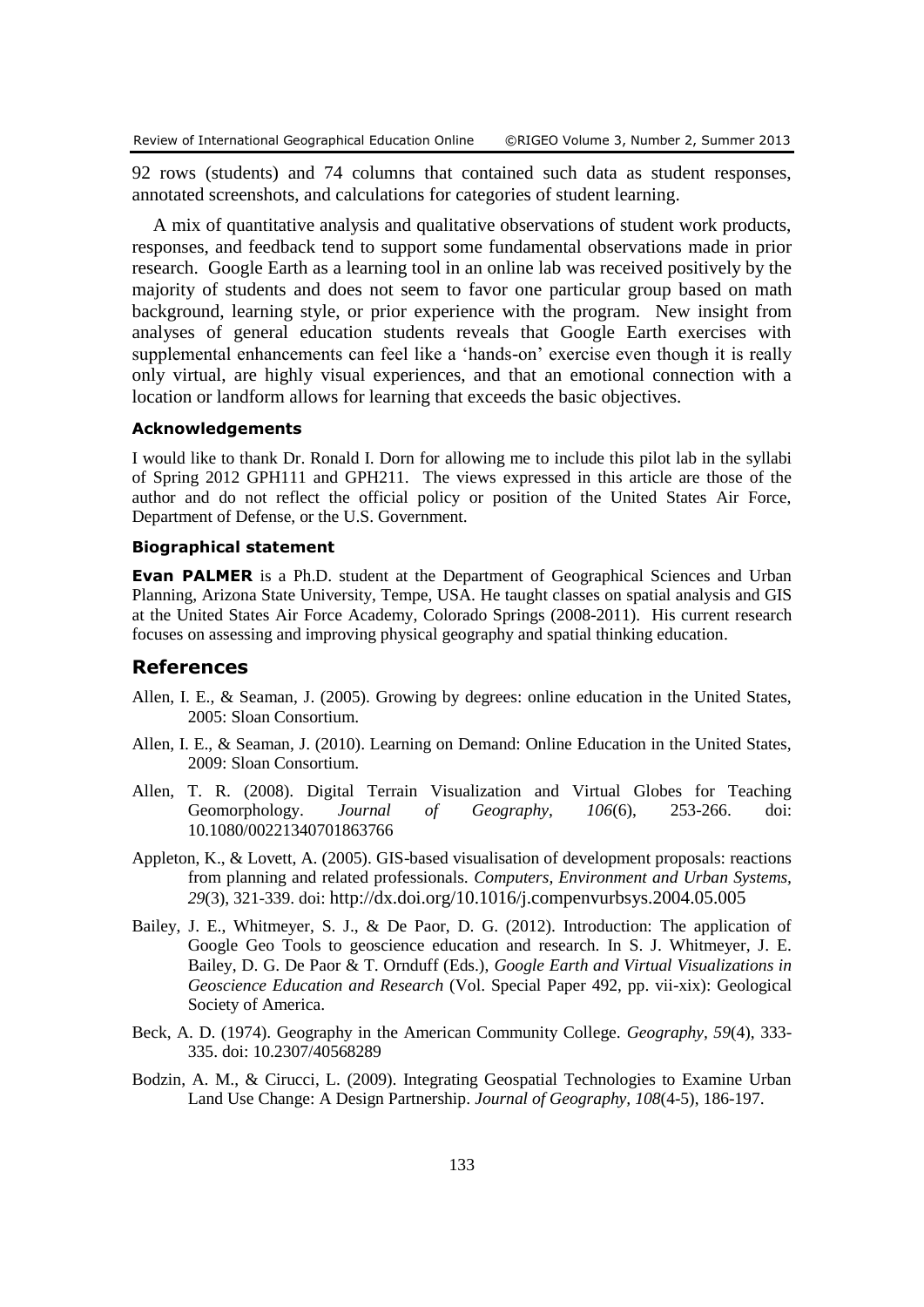*Palmer, E. / Learning Geomorphology using Aerial Photography in a Web-facilitated Class*

- <span id="page-16-7"></span>Bransford, J. D., Brown, A. L., & Cocking, R. R. (2000). *How People Learn: Brain, Mind, Experience, and School - Expanded Edition*: National Academies Press
- <span id="page-16-3"></span>Crampton, J. W. (2002). Interactivity Types in Geographic Visualization. *Cartography and Geographic Information Science, 29*(2), 85-98. doi: 10.1559/152304002782053314
- <span id="page-16-0"></span>Davis, W. M. (1902). Field Work in Physical Geography. *Journal of Geography, 1*, 17.
- <span id="page-16-8"></span>Duffy, T. M., & Kirkley, J. R. (2004). *Learner-centered theory and practice in distance education cases from higher education*. Retrieved from http://books.google.com/books?id=ofvrszKV-zsC&lpg=PP1&pg=PP1 [v=onepage&q&f=false](http://books.google.com/books?id=ofvrszKV-zsC&lpg=PP1&pg=PP1#v=onepage&q&f=false).
- <span id="page-16-13"></span>Eusden, J. D., Duvall, M., & Bryant, M. (2012). Google Earth mashup of the geology in the Presidential Range, New Hampshire: Linking real and virtual field trips for an introductory geology class. In S. J. Whitmeyer, J. E. Bailey, D. G. De Paor & T. Ornduff (Eds.), *Google Earth and Virtual Visualizations in Geoscience Education and Research* (Vol. Special Paper 492, pp. 355-366): Geological Society of America
- <span id="page-16-5"></span>Faust, N. L. (1995). The virtual reality of GIS. *Environment and Planning B: Planning and Design, 22*(3), 257-268.
- <span id="page-16-11"></span>Fuller, I., Rawlinson, S., & Bevan, R. (2000). Evaluation of Student Learning Experiences in Physical Geography Fieldwork: Paddling or pedagogy? *Journal of Geography in Higher Education, 24*(2), 199-215. doi: 10.1080/713677388
- <span id="page-16-1"></span>Giardino, J. R., & Thornhill, A. G. (1984). An Evaluation of the Effectiveness of Stereo Slides in Teaching Geomorphology. *Journal of Geological Education, 32*(1), 14-16.
- <span id="page-16-14"></span>Gobert, J., Wild, S. C., & Rossi, L. (2012). Testing the effects of prior coursework and gender on geoscience learning with Google Earth. In S. J. Whitmeyer, J. E. Bailey, D. G. De Paor & T. Ornduff (Eds.), *Google Earth and Virutal Visualizations in Geoscience Education and Research* (Vol. Special Paper 492, pp. 453-468): Geological Society of America.
- <span id="page-16-2"></span>Google. (2013). Google Earth. Retrieved from <http://www.google.com/earth/index.html>
- <span id="page-16-6"></span>Graf, K. C., Suter, M., Hagger, J., Meier, E., Meuret, P., & Nüesch, D. (1994). Perspective terrain visualization—A fusion of remote sensing, GIS, and computer graphics. *Computers & Graphics, 18*(6), 795-802. doi: [http://dx.doi.org/10.1016/0097-](http://dx.doi.org/10.1016/0097-8493(94)90005-1) [8493\(94\)90005-1](http://dx.doi.org/10.1016/0097-8493(94)90005-1)
- <span id="page-16-4"></span>Granshaw, F. D., & Duggan-Haas, D. (2012). Virtual fieldwork in geoscience teacher education: Issues, techniques, and models. In S. J. Whitmeyer, J. E. Bailey, D. G. De Paor & T. Ornduff (Eds.), *Google Earth and Virutal Visualizations in Geoscience Education and Research* (Vol. Special Paper 492, pp. 285-303): Geologic Society of America.
- <span id="page-16-12"></span>Hagevik, R., & Watson, M. (2003). *Enhancing Spatial Cognition Using Mapping Technologies in Earth Science Education.* Paper presented at the AGU Fall Meeting Abstracts.
- <span id="page-16-10"></span>Harper, S. B. (2004). *Geologic Photo Field Trips to View Rocks, Geologic Structures, and Landforms in Introductory Physical Goelogy.* Paper presented at the Geologic Society of America 2004 Denver Annual Meeting.
- <span id="page-16-9"></span>Hennessy, R., Arnason, T., Ratinen, I., & Rubensdotter, L. (2012). Google Earth geo-education resources: A transnational approach from Ireland, Iceland, Finland, and Norway. In S. J.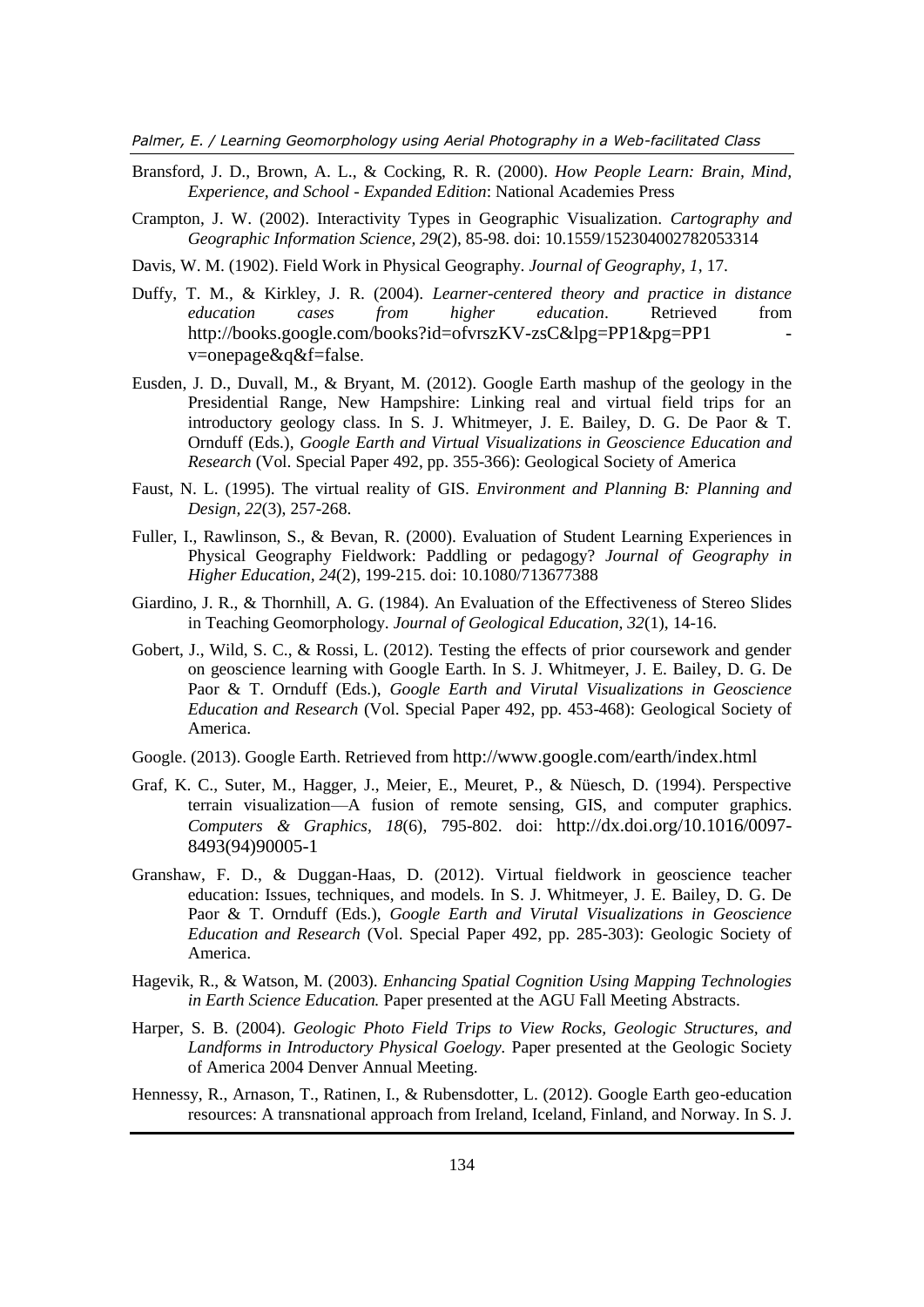Whitmeyer, J. E. Bailey, D. G. De Paor & T. Ornduff (Eds.), *Google Earth and Virtual Visualizations in Geoscience Education and Research* (Vol. Special Paper 492, pp. 413- 418): Geological Society of America.

- <span id="page-17-11"></span>Heyl, R. J. (1984). Teaching Landforms in Miniature. *Journal of Geography, 83*(4), 175-176. doi: 10.1080/00221348408980497
- <span id="page-17-5"></span>Hiltz, S. R., & Turoff, M. (2005). Education goes digital: the evolution of online learning and the revolution in higher education. *Commun. ACM, 48*(10), 59-64. doi: 10.1145/1089107.1089139
- <span id="page-17-3"></span>Hoisch, T. D., & Bowie, J. I. (2010). Assessing Factors that Influence the Recruitment of Majors from Introductory Geology Classes at Northern Arizona University. *Journal of Geoscience Education, 58*(3), 166-176. doi: 10.5408/1.3544297
- <span id="page-17-4"></span>Hudak, P. E. (2003). Campus field exercises for introductory geoscience courses. *Journal of Geography, 102*(5), 220-225.
- <span id="page-17-7"></span>Hurst, S. D. (1998). Use of "virtual" field trips in teaching introductory geology. *Computers & Geosciences, 24*(7), 653-658. doi: [http://dx.doi.org/10.1016/S0098-3004\(98\)00043-](http://dx.doi.org/10.1016/S0098-3004(98)00043-0)  $\Omega$
- <span id="page-17-6"></span>Jain, C., & Getis, A. (2003). The Effectiveness of Internet-based Instruction: An experiment in physical geography. *Journal of Geography in Higher Education, 27*(2), 153-167. doi: 10.1080/03098260305679
- <span id="page-17-9"></span>Johnson, E. M., Cowie, B., De Lange, W., Falloon, G., Hight, C., & Khoo, E. (2011). Adoption of innovative e-learning support for teaching: A multiple case study at the University of Waikato. *Australasian Journal of Educational Technology, 27*(3), 499-513.
- <span id="page-17-12"></span>Jones, C., & Willis, M. (2011). Experience-Based Learning Using Smartphones: The Explorer Project. *International Journal on Human-Computer Interaction 2*(7), 1-20.
- <span id="page-17-13"></span>Kearney, M., & Schuck, S. (2005). *Students in the Director's Seat: Teaching and Learning with Student-generated Video*. Paper presented at the World Conference on Educational Multimedia, Hypermedia and Telecommunications 2005, Montreal, Canada. <http://www.editlib.org/p/20518>
- <span id="page-17-8"></span>Kent, M., Gilbertson, D. D., & Hunt, C. O. (1997). Fieldwork in geography teaching: A critical review of the literature and approaches. *Journal of Geography in Higher Education, 21*(3), 313-332. doi: 10.1080/03098269708725439
- <span id="page-17-1"></span>Kinzel, M., & Wright, D. (2008). *Using Geovisualizations in the Curriculum: Do Multimedia Tools Enhance Geography Education?* Paper presented at the Environmental Systems Research Institute Education User's Conference.
- <span id="page-17-10"></span>Krzic, M., Watson, K., Grand, S., Crowley, C., Dyanatkar, S., Bomke, A., & Smith, S. (2012). *From the Field to the Classroom: A Web-Based Teaching Tool on Depositional Environments and Landscape Development.* Paper presented at the EGU General Assembly Conference.
- <span id="page-17-2"></span>Lang, N. P., Lang, K. T., & Camodeca, B. M. (2012). A geology-focused virtual field trip to Tenerife, Spain. In S. J. Whitmeyer, J. E. Bailey, D. G. De Paor & T. Ornduff (Eds.), *Google Earth and Virtual Visualizations in Geoscience Education and Research* (Vol. Special Paper 492, pp. 323-334): Geological Society of America.
- <span id="page-17-0"></span>Lisle, R. J. (2006). Google Earth: a new geological resource. *Geology Today, 22*(1), 29-32. doi: 10.1111/j.1365-2451.2006.00546.x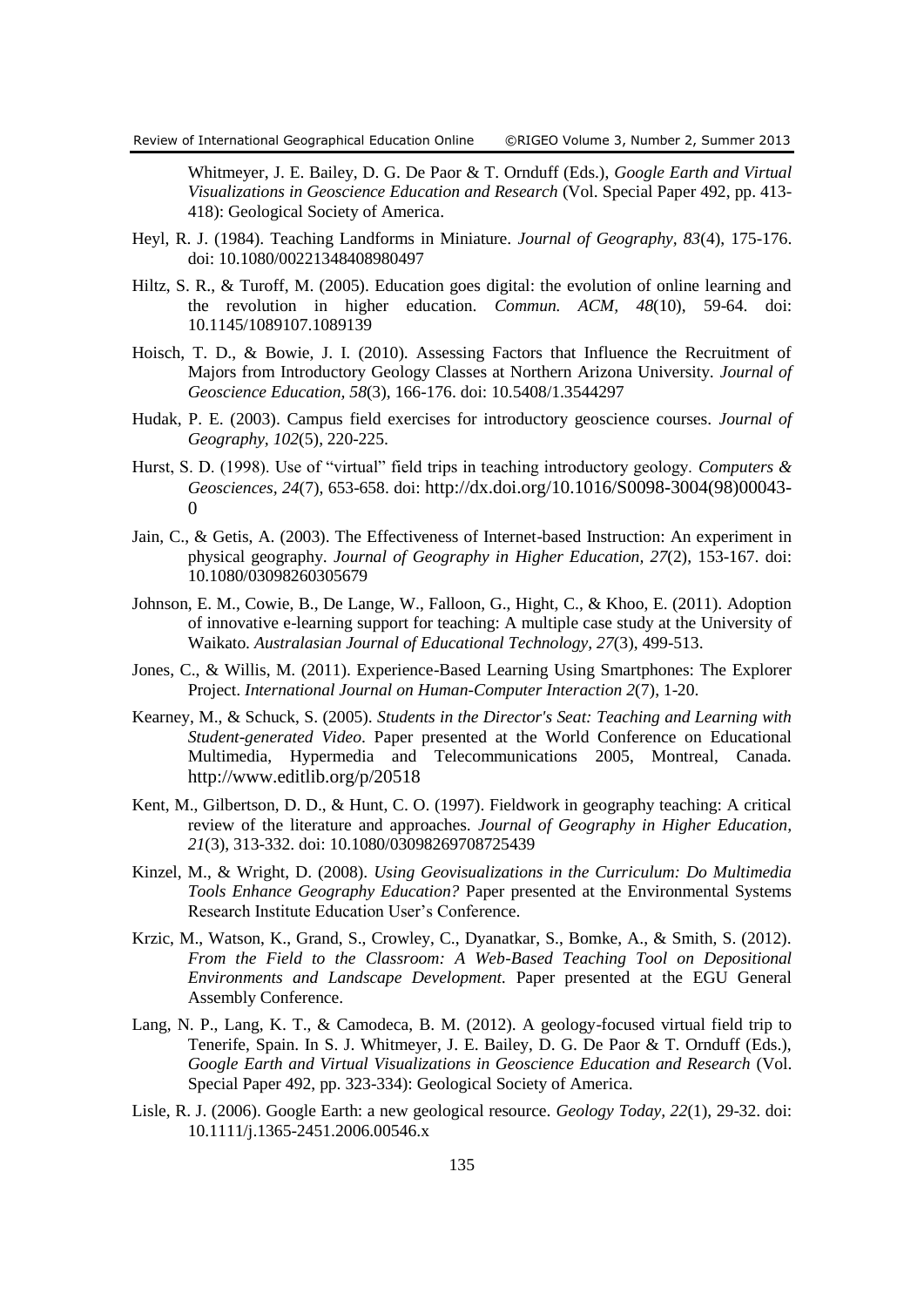*Palmer, E. / Learning Geomorphology using Aerial Photography in a Web-facilitated Class*

- <span id="page-18-12"></span>Liu, S., & Zhu, X. (2008). Designing a Structured and Interactive Learning Environment Based on GIS for Secondary Geography Education. *Journal of Geography, 107*(1), 12-19. doi: 10.1080/00221340801944425
- <span id="page-18-0"></span>Lobeck, A. K. (1924). *Block Diagrams and Other Graphic Methods Used in Geology and Geography*: J. Wiley.
- <span id="page-18-14"></span>Lombardi, M. M. (2007). Authentic learning for the 21st century: An overview (Vol. 1, pp. 1- 12): Educause Learning Initiative.
- <span id="page-18-13"></span>Manfra, M. M., & Hammond, T. C. (2008). Teachers' instructional choices with student-created digital documentaries: Case studies. *Journal of Research on Computing in Education, 41*(2), 223.
- <span id="page-18-7"></span>Nellis, M. D. (1994). Technology in Geographic Education: Reflections and Future Directions. *Journal of Geography, 93*(1), 36-39. doi: 10.1080/00221349408979683
- <span id="page-18-8"></span>Olson, S. (Ed.). (2013). *Educating Engineers: Preparing 21st Century Leaders in the Context of New Modes of Learning: Summary of a Forum*: The National Academies Press.
- <span id="page-18-1"></span>Raisz, E. J. (1931). The Physiographic Method of Representing Scenery on Maps. *Geographical Review, 21*(2), 297-304. doi: 10.2307/209281
- <span id="page-18-9"></span>Reynolds, M. (1997). Learning Styles: A Critique. *Management Learning, 28*(2), 115-133. doi: 10.1177/1350507697282002
- <span id="page-18-15"></span>Richard, G. A. (2009). Teaching with Google Earth. *Pedagogy in Action: the SERC portal for Educators* Retrieved 22 March 2013, from http://serc.carleton.edu/sp/library /google\_earth/index.html
- <span id="page-18-2"></span>Sauer, C. O. (1956). The Education of a Geographer. *Annals of the Association of American Geographers, 46*(3), 287-299. doi: 10.1111/j.1467-8306.1956.tb01510.x
- <span id="page-18-5"></span>Smith, M. J., & Clark, C. D. (2005). Methods for the visualization of digital elevation models for landform mapping. *Earth Surface Processes and Landforms, 30*(7), 885-900. doi: 10.1002/esp.1210
- <span id="page-18-6"></span>Smith, M. J., Rose, J., & Booth, S. (2006). Geomorphological mapping of glacial landforms from remotely sensed data: An evaluation of the principal data sources and an assessment of their quality. *Geomorphology, 76*(1-2), 148-165.
- <span id="page-18-10"></span>Spicer, J. I., & Stratford, J. (2001). Student perceptions of a virtual field trip to replace a real field trip. *Journal of Computer Assisted Learning, 17*(4), 345.
- <span id="page-18-4"></span>Stumpf, R. J., Douglass, J., & Dorn, R. I. (2008). Learning Desert Geomorphology Virtually versus in the Field. *Journal of Geography in Higher Education, 32*(3), 387-399. doi: 10.1080/03098260802221140
- <span id="page-18-11"></span>Tewksbury, B. J., Dokmak, A. A. K., Tarabees, E. A., & Mansour, A. S. (2012). Google Earth and geologic research in remote regions of the developing world: An example from the Western Desert of Egypt. In S. J. Whitmeyer, J. E. Bailey, D. G. De Paor & T. Ornduff (Eds.), *Google Earth and Virutal Visualizations in Geoscience Education and Research* (Vol. Special Paper 492, pp. 23-36): Geologic Society of America.
- <span id="page-18-3"></span>Thomsen, C., & Christopherson, R. (2010). *Encounter Geosystems: Interactive Explorations of Earth Using Google Earth*. New York: Prentice Hall.